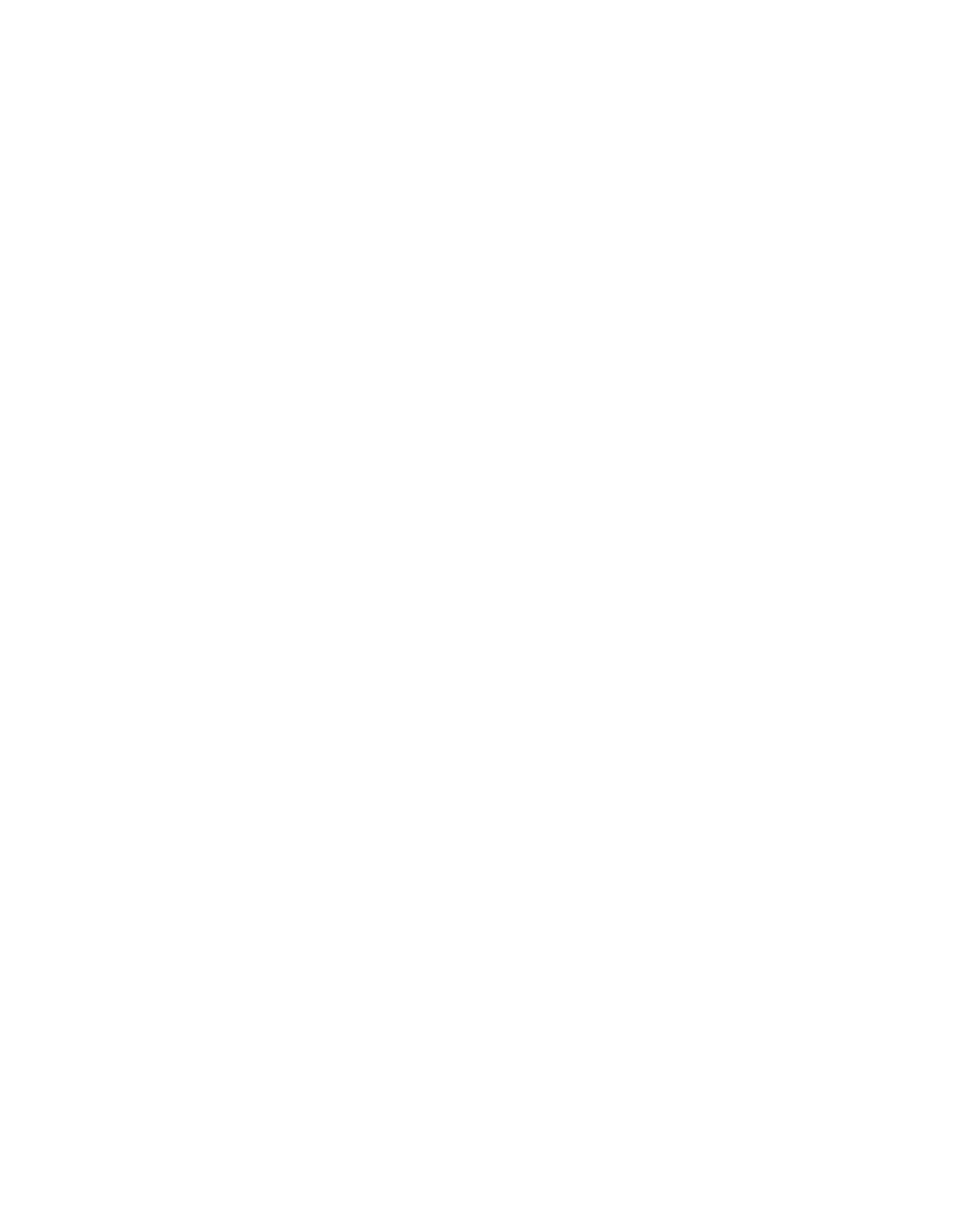# **Summary SPM for Policymakers**

#### **Drafting Authors:**

Myles Allen (UK), Mustafa Babiker (Sudan), Yang Chen (China), Heleen de Coninck (Netherlands/EU), Sarah Connors (UK), Renée van Diemen (Netherlands), Opha Pauline Dube (Botswana), Kristie L. Ebi (USA), Francois Engelbrecht (South Africa), Marion Ferrat (UK/France), James Ford (UK/Canada), Piers Forster (UK), Sabine Fuss (Germany), Tania Guillén Bolaños (Germany/Nicaragua), Jordan Harold (UK), Ove Hoegh-Guldberg (Australia), Jean-Charles Hourcade (France), Daniel Huppmann (Austria), Daniela Jacob (Germany), Kejun Jiang (China), Tom Gabriel Johansen (Norway), Mikiko Kainuma (Japan), Kiane de Kleijne (Netherlands/EU), Elmar Kriegler (Germany), Debora Ley (Guatemala/Mexico), Diana Liverman (USA), Natalie Mahowald (USA), Valérie Masson-Delmotte (France), J. B. Robin Matthews (UK), Richard Millar (UK), Katja Mintenbeck (Germany), Angela Morelli (Norway/Italy), Wilfran Moufouma-Okia (France/Congo), Luis Mundaca (Sweden/Chile), Maike Nicolai (Germany), Chukwumerije Okereke (UK/Nigeria), Minal Pathak (India), Antony Payne (UK), Roz Pidcock (UK), Anna Pirani (Italy), Elvira Poloczanska (UK/Australia), Hans-Otto Pörtner (Germany), Aromar Revi (India), Keywan Riahi (Austria), Debra C. Roberts (South Africa), Joeri Rogelj (Austria/Belgium), Joyashree Roy (India), Sonia I. Seneviratne (Switzerland), Priyadarshi R. Shukla (India), James Skea (UK), Raphael Slade (UK), Drew Shindell (USA), Chandni Singh (India), William Solecki (USA), Linda Steg (Netherlands), Michael Taylor (Jamaica), Petra Tschakert (Australia/Austria), Henri Waisman (France), Rachel Warren (UK), Panmao Zhai (China), Kirsten Zickfeld (Canada).

#### **This Summary for Policymakers should be cited as:**

IPCC, 2018: Summary for Policymakers. In: Global Warming of 1.5°C. An IPCC Special Report on the impacts of global warming of 1.5°C above pre-industrial levels and related global greenhouse gas emission pathways, in the context of strengthening the global response to the threat of climate change, sustainable development, and efforts to eradicate poverty [Masson-Delmotte, V., P. Zhai, H.-O. Pörtner, D. Roberts, J. Skea, P.R. Shukla, A. Pirani, W. Moufouma-Okia, C. Péan, R. Pidcock, S. Connors, J.B.R. Matthews, Y. Chen, X. Zhou, M.I. Gomis, E. Lonnoy, T. Maycock, M. Tignor, and T. Waterfield (eds.)]. Cambridge University Press, Cambridge, UK and New York, NY, USA, pp. 3-24. https://doi.org/10.1017/9781009157940.001.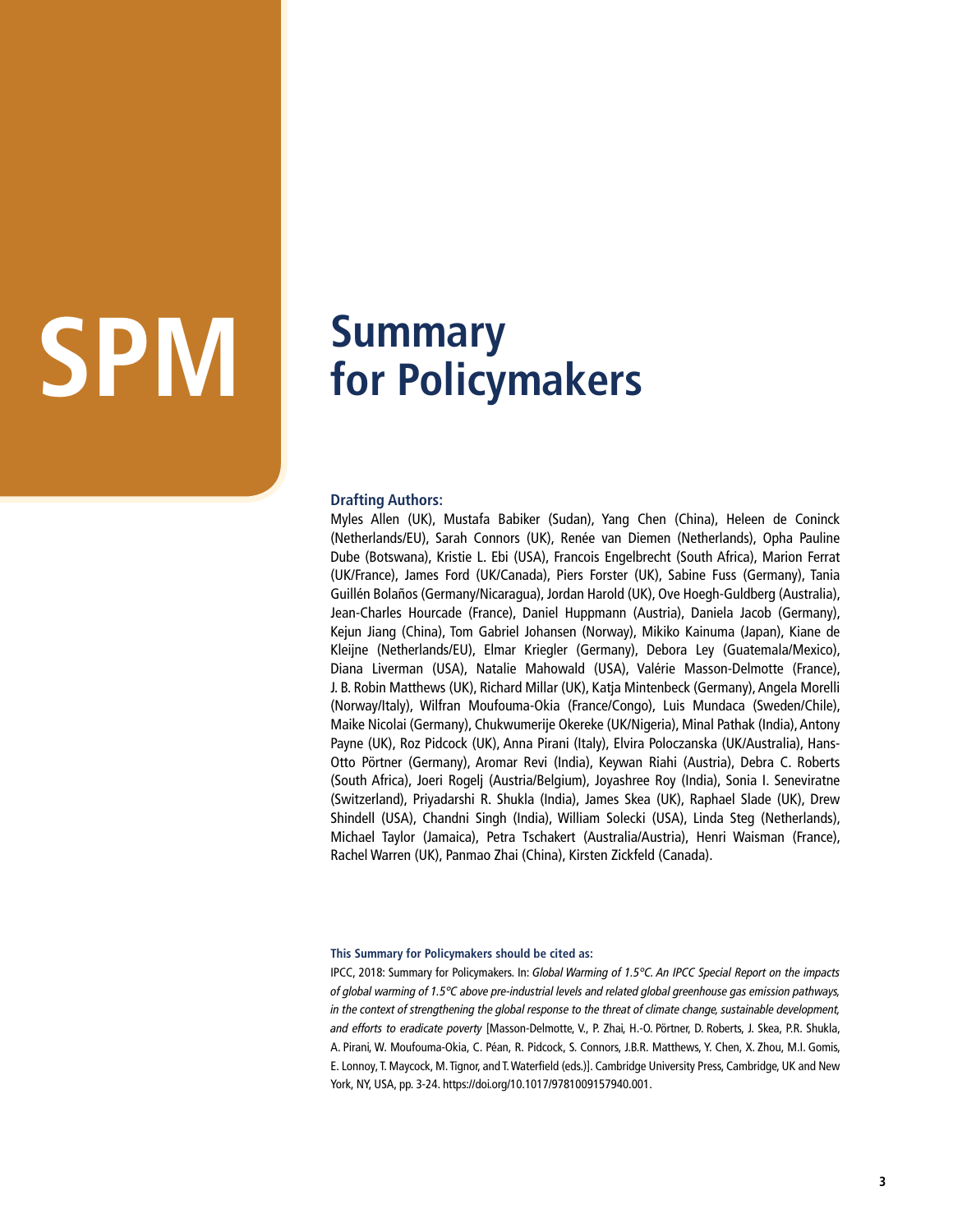#### **Introduction**

This Report responds to the invitation for IPCC '... to provide a Special Report in 2018 on the impacts of global warming of 1.5°C above pre-industrial levels and related global greenhouse gas emission pathways' contained in the Decision of the 21st Conference of Parties of the United Nations Framework Convention on Climate Change to adopt the Paris Agreement.<sup>1</sup>

The IPCC accepted the invitation in April 2016, deciding to prepare this Special Report on the impacts of global warming of 1.5°C above pre-industrial levels and related global greenhouse gas emission pathways, in the context of strengthening the global response to the threat of climate change, sustainable development, and efforts to eradicate poverty.

This Summary for Policymakers (SPM) presents the key findings of the Special Report, based on the assessment of the available scientific, technical and socio-economic literature<sup>2</sup> relevant to global warming of 1.5°C and for the comparison between global warming of 1.5°C and 2°C above pre-industrial levels. The level of confidence associated with each key finding is reported using the IPCC calibrated language.<sup>3</sup> The underlying scientific basis of each key finding is indicated by references provided to chapter elements. In the SPM, knowledge gaps are identified associated with the underlying chapters of the Report.

#### **A. Understanding Global Warming of 1.5°C**<sup>4</sup>

- **A.1 Human activities are estimated to have caused approximately 1.0°C of global warming**<sup>5</sup>  **above pre-industrial levels, with a** *likely* **range of 0.8°C to 1.2°C. Global warming is** *likely* **to reach 1.5°C between 2030 and 2052 if it continues to increase at the current rate. (***high confidence***) (Figure SPM.1) {1.2}**
- A.1.1 Reflecting the long-term warming trend since pre-industrial times, observed global mean surface temperature (GMST) for the decade 2006–2015 was 0.87°C (likely between 0.75°C and 0.99°C)<sup>6</sup> higher than the average over the 1850–1900 period (very high confidence). Estimated anthropogenic global warming matches the level of observed warming to within ±20% (likely range). Estimated anthropogenic global warming is currently increasing at 0.2°C (likely between 0.1°C and 0.3°C) per decade due to past and ongoing emissions (high confidence). {1.2.1, Table 1.1, 1.2.4}
- A.1.2 Warming greater than the global annual average is being experienced in many land regions and seasons, including two to three times higher in the Arctic. Warming is generally higher over land than over the ocean. (high confidence) {1.2.1, 1.2.2, Figure 1.1, Figure 1.3, 3.3.1, 3.3.2}
- A.1.3 Trends in intensity and frequency of some climate and weather extremes have been detected over time spans during which about 0.5°C of global warming occurred (*medium confidence*). This assessment is based on several lines of evidence, including attribution studies for changes in extremes since 1950. {3.3.1, 3.3.2, 3.3.3}

<sup>1</sup> Decision 1/CP.21, paragraph 21.

<sup>2</sup> The assessment covers literature accepted for publication by 15 May 2018.

<sup>3</sup> Each finding is grounded in an evaluation of underlying evidence and agreement. A level of confidence is expressed using five qualifiers: very low, low, medium, high and very high, and typeset in italics, for example, medium confidence. The following terms have been used to indicate the assessed likelihood of an outcome or a result: virtually certain 99-100% probability, very likely 90-100%, likely 66-100%, about as likely as not 33-66%, unlikely 0-33%, very unlikely 0-10%, exceptionally unlikely 0-1%. Additional terms (extremely likely 95–100%, more likely than not >50–100%, more unlikely than likely 0–<50%, extremely unlikely 0–5%) may also be used when appropriate. Assessed likelihood is typeset in italics, for example, very likely. This is consistent with AR5.

<sup>4</sup> See also Box SPM.1: Core Concepts Central to this Special Report.

<sup>5</sup> Present level of global warming is defined as the average of a 30-year period centred on 2017 assuming the recent rate of warming continues.

<sup>6</sup> This range spans the four available peer-reviewed estimates of the observed GMST change and also accounts for additional uncertainty due to possible short-term natural variability. {1.2.1, Table 1.1}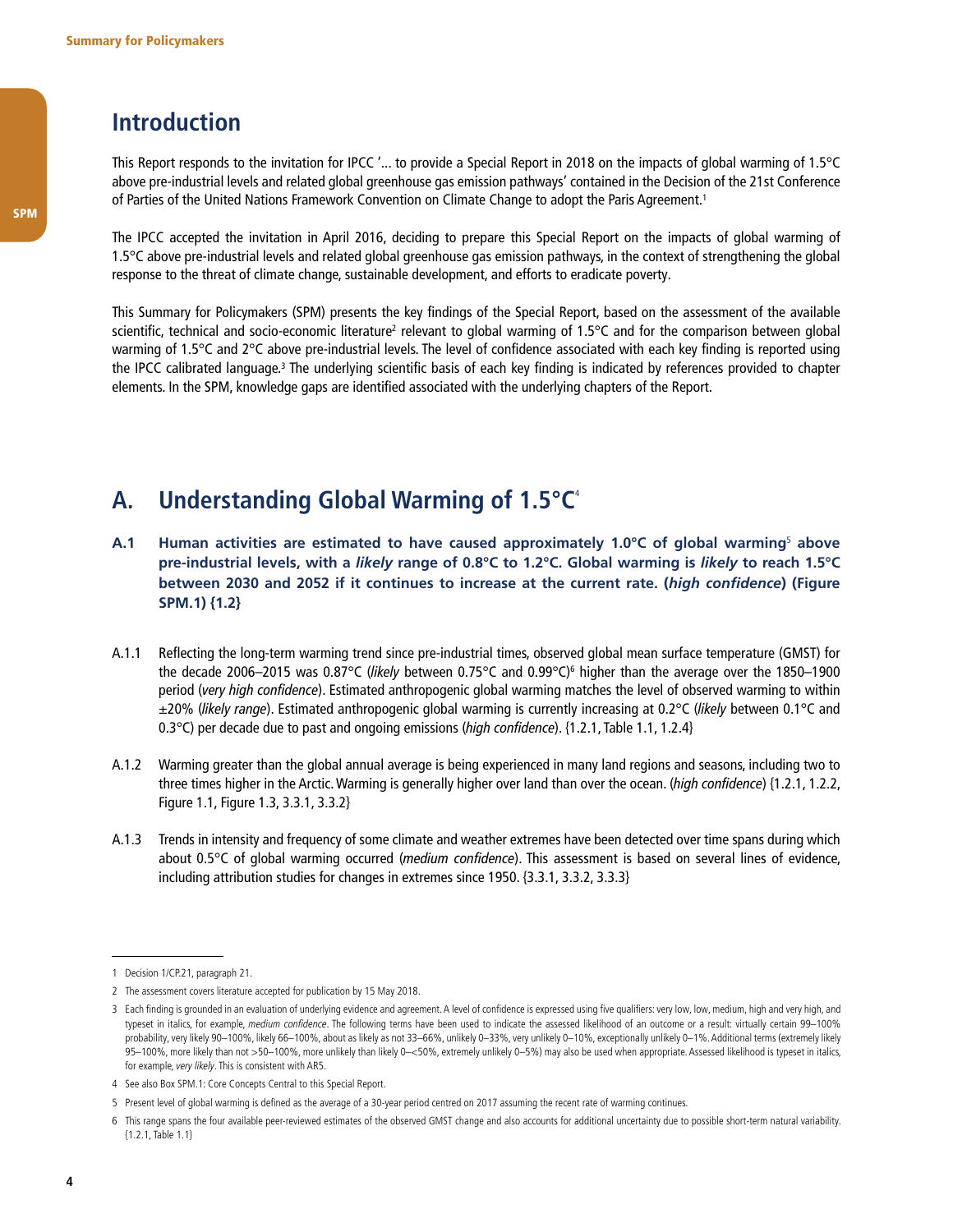- **A.2 Warming from anthropogenic emissions from the pre-industrial period to the present will persist for centuries to millennia and will continue to cause further long-term changes in the climate system, such as sea level rise, with associated impacts (***high confidence***), but these emissions alone are**  *unlikely* **to cause global warming of 1.5°C (***medium confidence***). (Figure SPM.1) {1.2, 3.3, Figure 1.5}**
- A.2.1 Anthropogenic emissions (including greenhouse gases, aerosols and their precursors) up to the present are *unlikely* to cause further warming of more than 0.5°C over the next two to three decades (high confidence) or on a century time scale (medium confidence). {1.2.4, Figure 1.5}
- A.2.2 Reaching and sustaining net zero global anthropogenic CO<sub>2</sub> emissions and declining net non-CO<sub>2</sub> radiative forcing would halt anthropogenic global warming on multi-decadal time scales (high confidence). The maximum temperature reached is then determined by cumulative net global anthropogenic CO<sub>2</sub> emissions up to the time of net zero CO<sub>2</sub> emissions (high confidence) and the level of non-CO<sub>2</sub> radiative forcing in the decades prior to the time that maximum temperatures are reached (medium confidence). On longer time scales, sustained net negative global anthropogenic CO<sub>2</sub> emissions and/ or further reductions in non-CO<sub>2</sub> radiative forcing may still be required to prevent further warming due to Earth system feedbacks and to reverse ocean acidification (medium confidence) and will be required to minimize sea level rise (high confidence). {Cross-Chapter Box 2 in Chapter 1, 1.2.3, 1.2.4, Figure 1.4, 2.2.1, 2.2.2, 3.4.4.8, 3.4.5.1, 3.6.3.2}
- **A.3 Climate-related risks for natural and human systems are higher for global warming of 1.5°C than at present, but lower than at 2°C (***high confidence***). These risks depend on the magnitude and rate of warming, geographic location, levels of development and vulnerability, and on the choices and implementation of adaptation and mitigation options (***high confidence***). (Figure SPM.2) {1.3, 3.3, 3.4, 5.6}**
- A.3.1 Impacts on natural and human systems from global warming have already been observed (high confidence). Many land and ocean ecosystems and some of the services they provide have already changed due to global warming (high confidence). (Figure SPM.2) {1.4, 3.4, 3.5}
- A.3.2 Future climate-related risks depend on the rate, peak and duration of warming. In the aggregate, they are larger if global warming exceeds 1.5°C before returning to that level by 2100 than if global warming gradually stabilizes at 1.5°C, especially if the peak temperature is high (e.g., about  $2^{\circ}$ C) (*high confidence*). Some impacts may be long-lasting or irreversible, such as the loss of some ecosystems (high confidence). {3.2, 3.4.4, 3.6.3, Cross-Chapter Box 8 in Chapter 3}
- A.3.3 Adaptation and mitigation are already occurring (high confidence). Future climate-related risks would be reduced by the upscaling and acceleration of far-reaching, multilevel and cross-sectoral climate mitigation and by both incremental and transformational adaptation (high confidence). {1.2, 1.3, Table 3.5, 4.2.2, Cross-Chapter Box 9 in Chapter 4, Box 4.2, Box 4.3, Box 4.6, 4.3.1, 4.3.2, 4.3.3, 4.3.4, 4.3.5, 4.4.1, 4.4.4, 4.4.5, 4.5.3}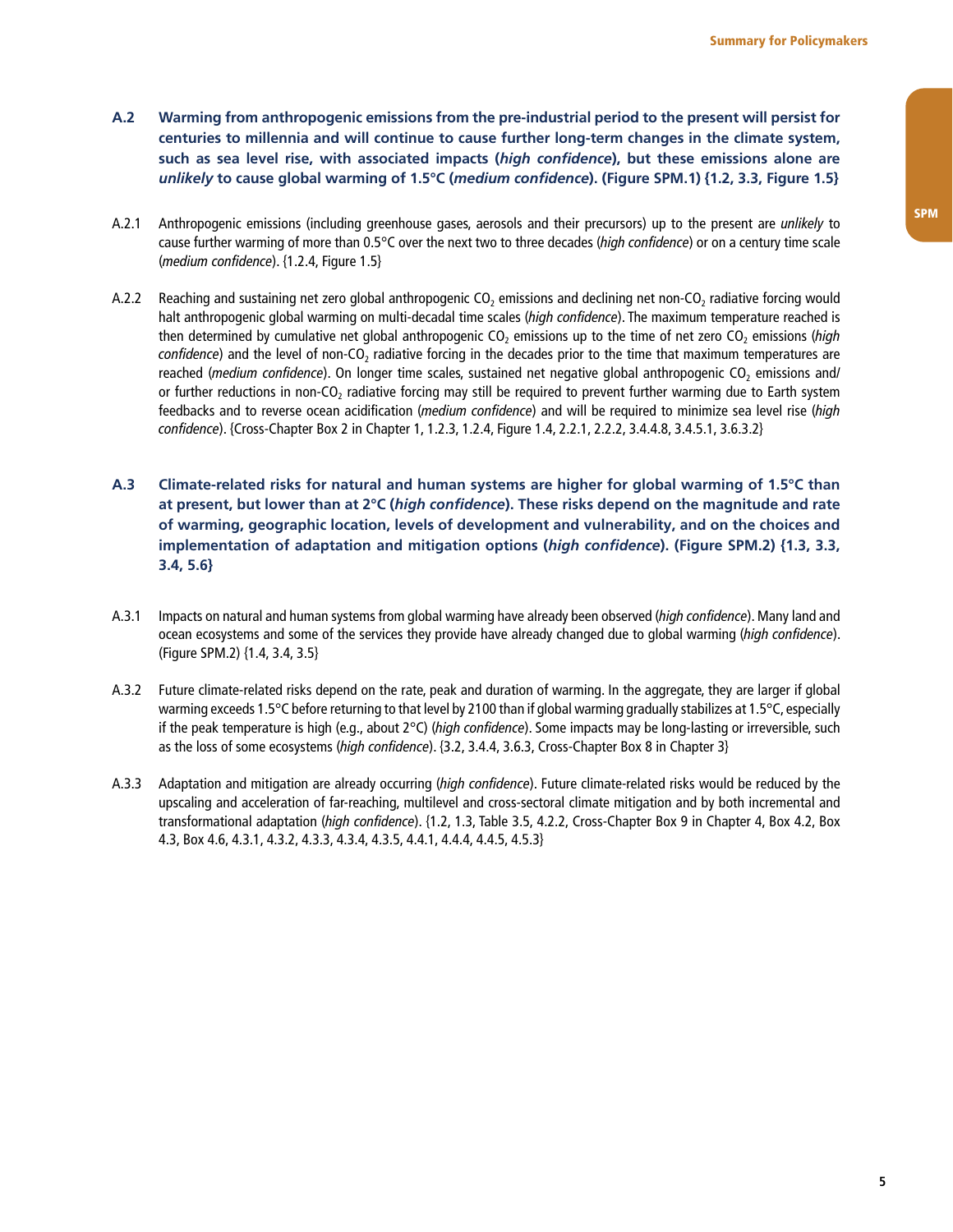#### **Cumulative emissions of CO2 and future non-CO2 radiative forcing determine the probability of limiting warming to 1.5°C**

#### **a) Observed global temperature change and modeled responses to stylized anthropogenic emission and forcing pathways**





60  $50 - 3000$ 





Cumulative CO2

reaching net zero in **2055** and **2040**



Faster immediate CO<sub>2</sub> emission reductions limit cumulative CO2 emissions shown in panel **(c)**.

Maximum temperature rise is determined by cumulative net  $CO<sub>2</sub>$  emissions and net non- $CO<sub>2</sub>$ radiative forcing due to methane, nitrous oxide, aerosols and other anthropogenic forcing agents.

**Figure SPM.1 |** Panel a: Observed monthly global mean surface temperature (GMST, grey line up to 2017, from the HadCRUT4, GISTEMP, Cowtan–Way, and NOAA datasets) change and estimated anthropogenic global warming (solid orange line up to 2017, with orange shading indicating assessed likely range). Orange dashed arrow and horizontal orange error bar show respectively the central estimate and likely range of the time at which 1.5°C is reached if the current rate of warming continues. The grey plume on the right of panel a shows the likely range of warming responses, computed with a simple climate model, to a stylized pathway (hypothetical future) in which net CO<sub>2</sub> emissions (grey line in panels b and c) decline in a straight line from 2020 to reach net zero in 2055 and net non-CO<sub>2</sub> radiative forcing (grey line in panel d) increases to 2030 and then declines. The blue plume in panel a) shows the response to faster CO<sub>2</sub> emissions reductions (blue line in panel b), reaching net zero in 2040, reducing cumulative CO<sub>2</sub> emissions (panel c). The purple plume shows the response to net CO<sub>2</sub> emissions declining to zero in 2055, with net non-CO<sub>2</sub> forcing remaining constant after 2030. The vertical error bars on right of panel a) show the likely ranges (thin lines) and central terciles (33rd – 66th percentiles, thick lines) of the estimated distribution of warming in 2100 under these three stylized pathways. Vertical dotted error bars in panels b, c and d show the likely range of historical annual and cumulative global net CO<sub>2</sub> emissions in 2017 (data from the Global Carbon Project) and of net non-CO<sub>2</sub> radiative forcing in 2011 from AR5, respectively. Vertical axes in panels c and d are scaled to represent approximately equal effects on GMST. {1.2.1, 1.2.3, 1.2.4, 2.3, Figure 1.2 and Chapter 1 Supplementary Material, Cross-Chapter Box 2 in Chapter 1}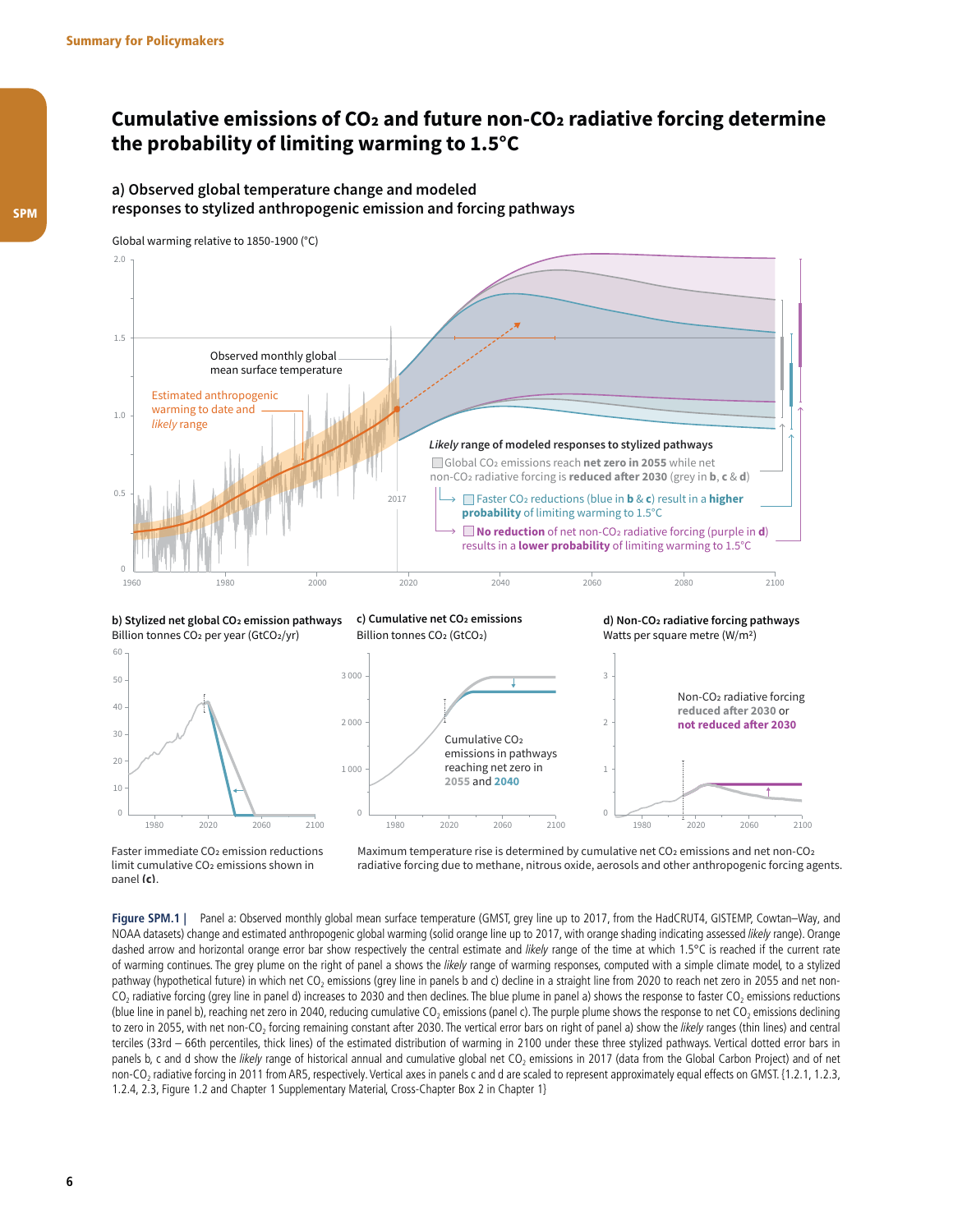#### **B. Projected Climate Change, Potential Impacts and Associated Risks**

- **B.1** Climate models project robust<sup>7</sup> differences in regional climate characteristics between present-day and global warming of 1.5°C,<sup>8</sup> and between 1.5°C and 2°C.<sup>8</sup> These differences include increases **in: mean temperature in most land and ocean regions (***high confidence***), hot extremes in most inhabited regions (***high confidenc***e), heavy precipitation in several regions** *(medium confidence***), and the probability of drought and precipitation deficits in some regions (***medium confidenc***e). {3.3}**
- B.1.1 Evidence from attributed changes in some climate and weather extremes for a global warming of about 0.5°C supports the assessment that an additional 0.5°C of warming compared to present is associated with further detectable changes in these extremes (medium confidence). Several regional changes in climate are assessed to occur with global warming up to 1.5°C compared to pre-industrial levels, including warming of extreme temperatures in many regions (high confidence), increases in frequency, intensity, and/or amount of heavy precipitation in several regions (high confidence), and an increase in intensity or frequency of droughts in some regions (medium confidence). {3.2, 3.3.1, 3.3.2, 3.3.3, 3.3.4, Table 3.2}
- B.1.2 Temperature extremes on land are projected to warm more than GMST (high confidence): extreme hot days in mid-latitudes warm by up to about 3°C at global warming of 1.5°C and about 4°C at 2°C, and extreme cold nights in high latitudes warm by up to about 4.5°C at 1.5°C and about 6°C at 2°C (high confidence). The number of hot days is projected to increase in most land regions, with highest increases in the tropics (high confidence). {3.3.1, 3.3.2, Cross-Chapter Box 8 in Chapter 3}
- B.1.3 Risks from droughts and precipitation deficits are projected to be higher at 2°C compared to 1.5°C of global warming in some regions (medium confidence). Risks from heavy precipitation events are projected to be higher at 2°C compared to 1.5°C of global warming in several northern hemisphere high-latitude and/or high-elevation regions, eastern Asia and eastern North America (medium confidence). Heavy precipitation associated with tropical cyclones is projected to be higher at 2°C compared to 1.5°C global warming (medium confidence). There is generally low confidence in projected changes in heavy precipitation at 2°C compared to 1.5°C in other regions. Heavy precipitation when aggregated at global scale is projected to be higher at 2°C than at 1.5°C of global warming (medium confidence). As a consequence of heavy precipitation, the fraction of the global land area affected by flood hazards is projected to be larger at 2°C compared to 1.5°C of global warming (medium confidence). {3.3.1, 3.3.3, 3.3.4, 3.3.5, 3.3.6}
- **B.2 By 2100, global mean sea level rise is projected to be around 0.1 metre lower with global warming of 1.5°C compared to 2°C (***medium confidence***). Sea level will continue to rise well beyond 2100 (***high confidenc***e), and the magnitude and rate of this rise depend on future emission pathways. A slower rate of sea level rise enables greater opportunities for adaptation in the human and ecological systems of small islands, low-lying coastal areas and deltas (***medium confidence***). {3.3, 3.4, 3.6}**
- B.2.1 Model-based projections of global mean sea level rise (relative to 1986–2005) suggest an indicative range of 0.26 to 0.77 m by 2100 for 1.5°C of global warming, 0.1 m (0.04–0.16 m) less than for a global warming of 2°C (medium confidence). A reduction of 0.1 m in global sea level rise implies that up to 10 million fewer people would be exposed to related risks, based on population in the year 2010 and assuming no adaptation (medium confidence). {3.4.4, 3.4.5, 4.3.2}
- B.2.2 Sea level rise will continue beyond 2100 even if global warming is limited to 1.5°C in the 21st century (high confidence). Marine ice sheet instability in Antarctica and/or irreversible loss of the Greenland ice sheet could result in multi-metre rise in sea level over hundreds to thousands of years. These instabilities could be triggered at around 1.5°C to 2°C of global warming (medium confidence). (Figure SPM.2) {3.3.9, 3.4.5, 3.5.2, 3.6.3, Box 3.3}

<sup>7</sup> Robust is here used to mean that at least two thirds of climate models show the same sign of changes at the grid point scale, and that differences in large regions are statistically significant.

<sup>8</sup> Projected changes in impacts between different levels of global warming are determined with respect to changes in global mean surface air temperature.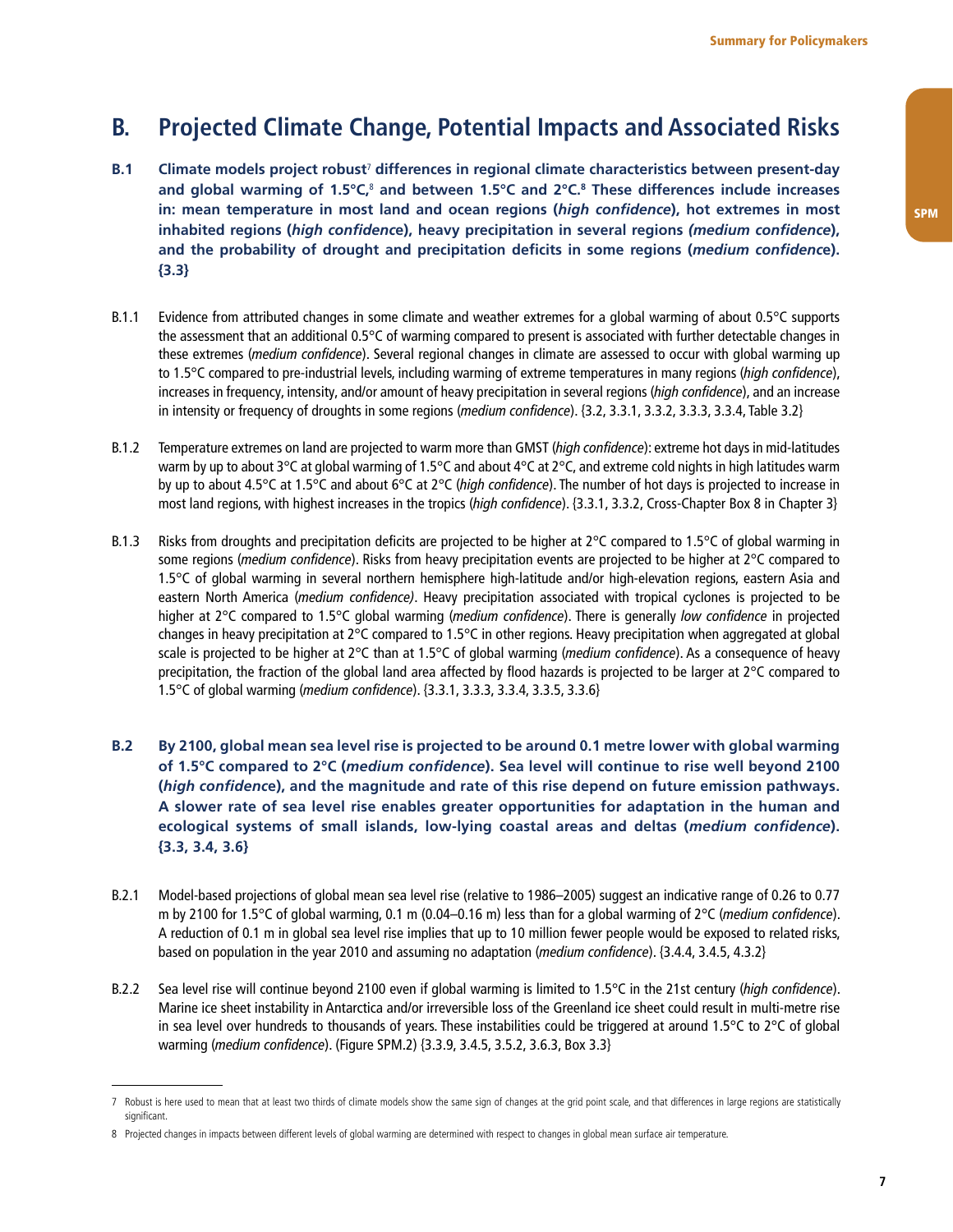- B.2.3 Increasing warming amplifies the exposure of small islands, low-lying coastal areas and deltas to the risks associated with sea level rise for many human and ecological systems, including increased saltwater intrusion, flooding and damage to infrastructure (high confidence). Risks associated with sea level rise are higher at  $2^{\circ}$ C compared to 1.5°C. The slower rate of sea level rise at global warming of 1.5°C reduces these risks, enabling greater opportunities for adaptation including managing and restoring natural coastal ecosystems and infrastructure reinforcement (medium confidence). (Figure SPM.2)  ${3.4.5, Box 3.5}$
- **B.3 On land, impacts on biodiversity and ecosystems, including species loss and extinction, are projected to be lower at 1.5°C of global warming compared to 2°C. Limiting global warming to 1.5°C compared to 2°C is projected to lower the impacts on terrestrial, freshwater and coastal ecosystems and to retain more of their services to humans (***high confidence***). (Figure SPM.2) {3.4, 3.5, Box 3.4, Box 4.2, Cross-Chapter Box 8 in Chapter 3}**
- B.3.1 Of 105,000 species studied,<sup>9</sup> 6% of insects, 8% of plants and 4% of vertebrates are projected to lose over half of their climatically determined geographic range for global warming of 1.5°C, compared with 18% of insects, 16% of plants and 8% of vertebrates for global warming of 2°C (medium confidence). Impacts associated with other biodiversity-related risks such as forest fires and the spread of invasive species are lower at 1.5°C compared to 2°C of global warming (high confidence). {3.4.3, 3.5.2}
- B.3.2 Approximately 4% (interquartile range 2–7%) of the global terrestrial land area is projected to undergo a transformation of ecosystems from one type to another at 1°C of global warming, compared with 13% (interquartile range 8–20%) at 2°C (medium confidence). This indicates that the area at risk is projected to be approximately 50% lower at 1.5°C compared to 2°C (medium confidence). {3.4.3.1, 3.4.3.5}
- B.3.3 High-latitude tundra and boreal forests are particularly at risk of climate change-induced degradation and loss, with woody shrubs already encroaching into the tundra (high confidence) and this will proceed with further warming. Limiting global warming to 1.5°C rather than 2°C is projected to prevent the thawing over centuries of a permafrost area in the range of 1.5 to 2.5 million km<sup>2</sup> (medium confidence). {3.3.2, 3.4.3, 3.5.5}
- **B.4 Limiting global warming to 1.5°C compared to 2°C is projected to reduce increases in ocean temperature as well as associated increases in ocean acidity and decreases in ocean oxygen levels (***high confidence***). Consequently, limiting global warming to 1.5°C is projected to reduce risks to marine biodiversity, fisheries, and ecosystems, and their functions and services to humans, as illustrated by recent changes to Arctic sea ice and warm-water coral reef ecosystems (***high confidence***). {3.3, 3.4, 3.5, Box 3.4, Box 3.5}**
- B.4.1 There is high confidence that the probability of a sea ice-free Arctic Ocean during summer is substantially lower at global warming of 1.5°C when compared to 2°C. With 1.5°C of global warming, one sea ice-free Arctic summer is projected per century. This likelihood is increased to at least one per decade with 2°C global warming. Effects of a temperature overshoot are reversible for Arctic sea ice cover on decadal time scales (high confidence). {3.3.8, 3.4.4.7}
- B.4.2 Global warming of 1.5°C is projected to shift the ranges of many marine species to higher latitudes as well as increase the amount of damage to many ecosystems. It is also expected to drive the loss of coastal resources and reduce the productivity of fisheries and aquaculture (especially at low latitudes). The risks of climate-induced impacts are projected to be higher at 2°C than those at global warming of 1.5°C (high confidence). Coral reefs, for example, are projected to decline by a further 70–90% at 1.5°C (high confidence) with larger losses (>99%) at 2°C (very high confidence). The risk of irreversible loss of many marine and coastal ecosystems increases with global warming, especially at 2°C or more (high confidence). {3.4.4, Box 3.4}

<sup>9</sup> Consistent with earlier studies, illustrative numbers were adopted from one recent meta-study.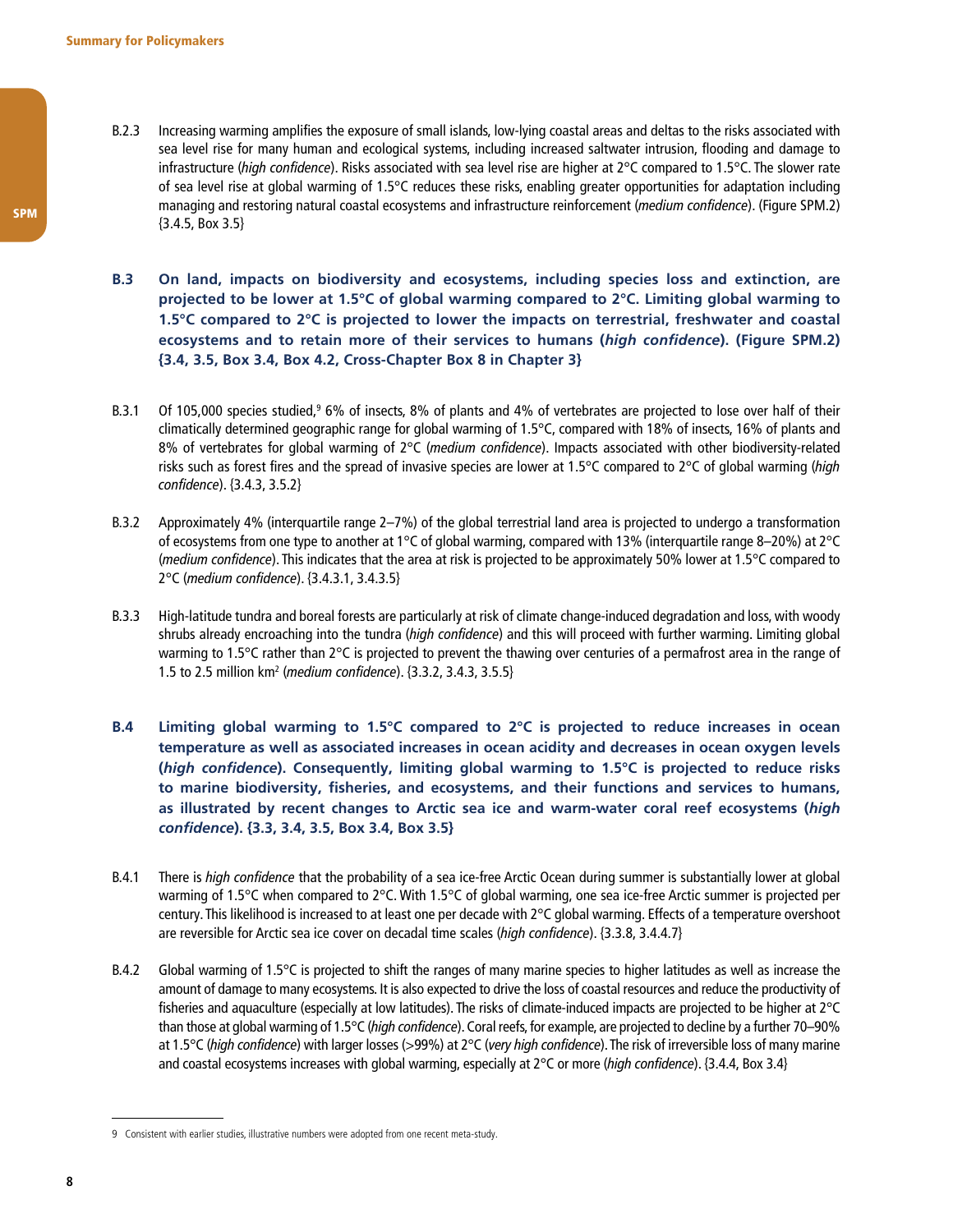- B.4.3 The level of ocean acidification due to increasing CO<sub>2</sub> concentrations associated with global warming of 1.5 $\degree$ C is projected to amplify the adverse effects of warming, and even further at 2°C, impacting the growth, development, calcification, survival, and thus abundance of a broad range of species, for example, from algae to fish (high confidence). {3.3.10, 3.4.4}
- B.4.4 Impacts of climate change in the ocean are increasing risks to fisheries and aquaculture via impacts on the physiology, survivorship, habitat, reproduction, disease incidence, and risk of invasive species (medium confidence) but are projected to be less at 1.5°C of global warming than at 2°C. One global fishery model, for example, projected a decrease in global annual catch for marine fisheries of about 1.5 million tonnes for 1.5°C of global warming compared to a loss of more than 3 million tonnes for  $2^{\circ}$ C of global warming (*medium confidence*). {3.4.4, Box 3.4}
- **B.5 Climate-related risks to health, livelihoods, food security, water supply, human security, and economic growth are projected to increase with global warming of 1.5°C and increase further with 2°C. (Figure SPM.2) {3.4, 3.5, 5.2, Box 3.2, Box 3.3, Box 3.5, Box 3.6, Cross-Chapter Box 6 in Chapter 3, Cross-Chapter Box 9 in Chapter 4, Cross-Chapter Box 12 in Chapter 5, 5.2}**
- B.5.1 Populations at disproportionately higher risk of adverse consequences with global warming of 1.5°C and beyond include disadvantaged and vulnerable populations, some indigenous peoples, and local communities dependent on agricultural or coastal livelihoods (high confidence). Regions at disproportionately higher risk include Arctic ecosystems, dryland regions, small island developing states, and Least Developed Countries (high confidence). Poverty and disadvantage are expected to increase in some populations as global warming increases; limiting global warming to 1.5°C, compared with 2°C, could reduce the number of people both exposed to climate-related risks and susceptible to poverty by up to several hundred million by 2050 (medium confidence). {3.4.10, 3.4.11, Box 3.5, Cross-Chapter Box 6 in Chapter 3, Cross-Chapter Box 9 in Chapter 4, Cross-Chapter Box 12 in Chapter 5, 4.2.2.2, 5.2.1, 5.2.2, 5.2.3, 5.6.3}
- B.5.2 Any increase in global warming is projected to affect human health, with primarily negative consequences (high confidence). Lower risks are projected at 1.5°C than at 2°C for heat-related morbidity and mortality (very high confidence) and for ozone-related mortality if emissions needed for ozone formation remain high (high confidence). Urban heat islands often amplify the impacts of heatwaves in cities (high confidence). Risks from some vector-borne diseases, such as malaria and dengue fever, are projected to increase with warming from 1.5°C to 2°C, including potential shifts in their geographic range (high confidence). {3.4.7, 3.4.8, 3.5.5.8}
- B.5.3 Limiting warming to 1.5°C compared with 2°C is projected to result in smaller net reductions in yields of maize, rice, wheat, and potentially other cereal crops, particularly in sub-Saharan Africa, Southeast Asia, and Central and South America, and in the CO<sub>2</sub>-dependent nutritional quality of rice and wheat (high confidence). Reductions in projected food availability are larger at 2°C than at 1.5°C of global warming in the Sahel, southern Africa, the Mediterranean, central Europe, and the Amazon (*medium confidence*). Livestock are projected to be adversely affected with rising temperatures, depending on the extent of changes in feed quality, spread of diseases, and water resource availability (high confidence). {3.4.6, 3.5.4, 3.5.5, Box 3.1, Cross-Chapter Box 6 in Chapter 3, Cross-Chapter Box 9 in Chapter 4}
- B.5.4 Depending on future socio-economic conditions, limiting global warming to 1.5°C compared to 2°C may reduce the proportion of the world population exposed to a climate change-induced increase in water stress by up to 50%, although there is considerable variability between regions (medium confidence). Many small island developing states could experience lower water stress as a result of projected changes in aridity when global warming is limited to 1.5°C, as compared to 2°C (medium confidence). {3.3.5, 3.4.2, 3.4.8, 3.5.5, Box 3.2, Box 3.5, Cross-Chapter Box 9 in Chapter 4}
- B.5.5 Risks to global aggregated economic growth due to climate change impacts are projected to be lower at 1.5°C than at 2°C by the end of this century<sup>10</sup> (medium confidence). This excludes the costs of mitigation, adaptation investments and the benefits of adaptation. Countries in the tropics and Southern Hemisphere subtropics are projected to experience the largest impacts on economic growth due to climate change should global warming increase from 1.5°C to 2°C (medium confidence). {3.5.2, 3.5.3}

<sup>10</sup> Here, impacts on economic growth refer to changes in gross domestic product (GDP). Many impacts, such as loss of human lives, cultural heritage and ecosystem services, are difficult to value and monetize.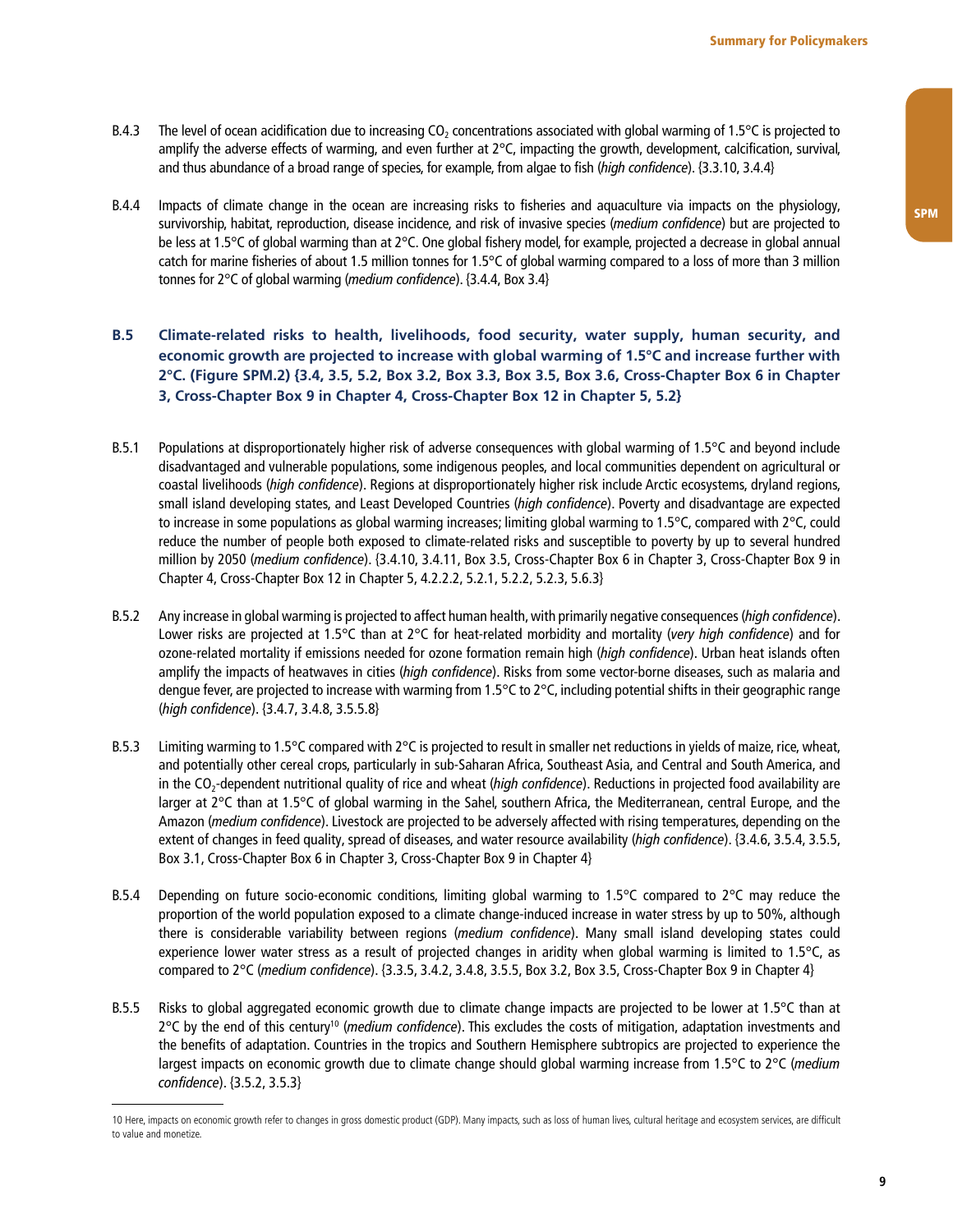- B.5.6 Exposure to multiple and compound climate-related risks increases between 1.5°C and 2°C of global warming, with greater proportions of people both so exposed and susceptible to poverty in Africa and Asia (high confidence). For global warming from 1.5°C to 2°C, risks across energy, food, and water sectors could overlap spatially and temporally, creating new and exacerbating current hazards, exposures, and vulnerabilities that could affect increasing numbers of people and regions (medium confidence). {Box 3.5, 3.3.1, 3.4.5.3, 3.4.5.6, 3.4.11, 3.5.4.9}
- B.5.7 There are multiple lines of evidence that since AR5 the assessed levels of risk increased for four of the five Reasons for Concern (RFCs) for global warming to  $2^{\circ}C$  (*high confidence*). The risk transitions by degrees of global warming are now: from high to very high risk between 1.5°C and 2°C for RFC1 (Unique and threatened systems) (high confidence); from moderate to high risk between 1°C and 1.5°C for RFC2 (Extreme weather events) (medium confidence); from moderate to high risk between 1.5°C and 2°C for RFC3 (Distribution of impacts) (high confidence); from moderate to high risk between 1.5°C and 2.5°C for RFC4 (Global aggregate impacts) (medium confidence); and from moderate to high risk between 1°C and 2.5°C for RFC5 (Large-scale singular events) (medium confidence). (Figure SPM.2) {3.4.13; 3.5, 3.5.2}
- **B.6 Most adaptation needs will be lower for global warming of 1.5°C compared to 2°C (***high confidence***). There are a wide range of adaptation options that can reduce the risks of climate change (***high confidence***). There are limits to adaptation and adaptive capacity for some human and natural systems at global warming of 1.5°C, with associated losses (***medium confidence***). The number and availability of adaptation options vary by sector (***medium confidence***). {Table 3.5, 4.3, 4.5, Cross-Chapter Box 9 in Chapter 4, Cross-Chapter Box 12 in Chapter 5}**
- B.6.1 A wide range of adaptation options are available to reduce the risks to natural and managed ecosystems (e.g., ecosystembased adaptation, ecosystem restoration and avoided degradation and deforestation, biodiversity management, sustainable aquaculture, and local knowledge and indigenous knowledge), the risks of sea level rise (e.g., coastal defence and hardening), and the risks to health, livelihoods, food, water, and economic growth, especially in rural landscapes (e.g., efficient irrigation, social safety nets, disaster risk management, risk spreading and sharing, and communitybased adaptation) and urban areas (e.g., green infrastructure, sustainable land use and planning, and sustainable water management) (medium confidence). {4.3.1, 4.3.2, 4.3.3, 4.3.5, 4.5.3, 4.5.4, 5.3.2, Box 4.2, Box 4.3, Box 4.6, Cross-Chapter Box 9 in Chapter 4}.
- B.6.2 Adaptation is expected to be more challenging for ecosystems, food and health systems at 2°C of global warming than for 1.5°C (medium confidence). Some vulnerable regions, including small islands and Least Developed Countries, are projected to experience high multiple interrelated climate risks even at global warming of 1.5°C (high confidence). {3.3.1, 3.4.5, Box 3.5, Table 3.5, Cross-Chapter Box 9 in Chapter 4, 5.6, Cross-Chapter Box 12 in Chapter 5, Box 5.3}
- B.6.3 Limits to adaptive capacity exist at 1.5°C of global warming, become more pronounced at higher levels of warming and vary by sector, with site-specific implications for vulnerable regions, ecosystems and human health (medium confidence). {Cross-Chapter Box 12 in Chapter 5, Box 3.5, Table 3.5}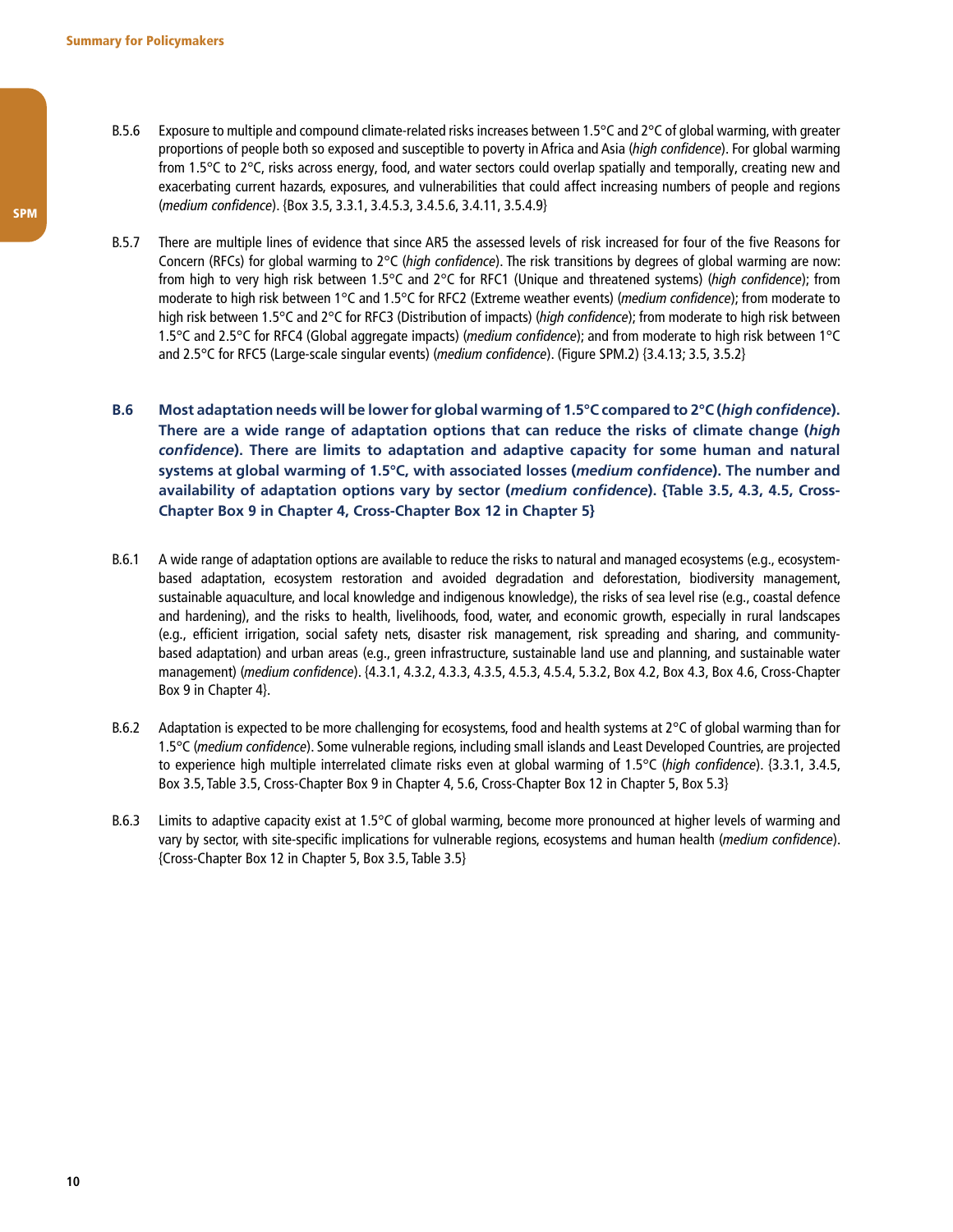#### How the level of global warming affects impacts and/or risks associated with **the Reasons for Concern (RFCs) and selected natural, managed and human systems**

Five Reasons For Concern (RFCs) illustrate the impacts and risks of different levels of global warming for people, economies and ecosystems across sectors and regions.



**Purple** indicates very high risks of severe impacts/risks and the presence of significant irreversibility or the persistence of climate-related hazards, combined with limited ability to adapt due to the nature of the hazard or impacts/risks. Red indicates severe and widespread impacts/risks. Yellow indicates that impacts/risks are detectable and attributable to climate change with at least medium confidence. White indicates that no impacts are detectable and attributable to climate

**Impacts and risks for selected natural, managed and human systems**



**Confidence level for transition:** L=Low, M=Medium, H=High and VH=Very high

Figure SPM.2 | Five integrative reasons for concern (RFCs) provide a framework for summarizing key impacts and risks across sectors and regions, and were introduced in the IPCC Third Assessment Report. RFCs illustrate the implications of global warming for people, economies and ecosystems. Impacts and/or risks for each RFC are based on assessment of the new literature that has appeared. As in AR5, this literature was used to make expert judgments to assess the levels of global warming at which levels of impact and/or risk are undetectable, moderate, high or very high. The selection of impacts and risks to natural, managed and human systems in the lower panel is illustrative and is not intended to be fully comprehensive. {3.4, 3.5, 3.5.2.1, 3.5.2.2, 3.5.2.3, 3.5.2.4, 3.5.2.5, 5.4.1, 5.5.3, 5.6.1, Box 3.4}

**RFC1 Unique and threatened systems:** ecological and human systems that have restricted geographic ranges constrained by climate-related conditions and have high endemism or other distinctive properties. Examples include coral reefs, the Arctic and its indigenous people, mountain glaciers and biodiversity hotspots. **RFC2 Extreme weather events:** risks/impacts to human health, livelihoods, assets and ecosystems from extreme weather events such as heat waves, heavy rain, drought and associated wildfires, and coastal flooding.

**RFC3 Distribution of impacts:** risks/impacts that disproportionately affect particular groups due to uneven distribution of physical climate change hazards, exposure or vulnerability.

**RFC4 Global aggregate impacts:** global monetary damage, global-scale degradation and loss of ecosystems and biodiversity.

RFC5 Large-scale singular events: are relatively large, abrupt and sometimes irreversible changes in systems that are caused by global warming. Examples include disintegration of the Greenland and Antarctic ice sheets.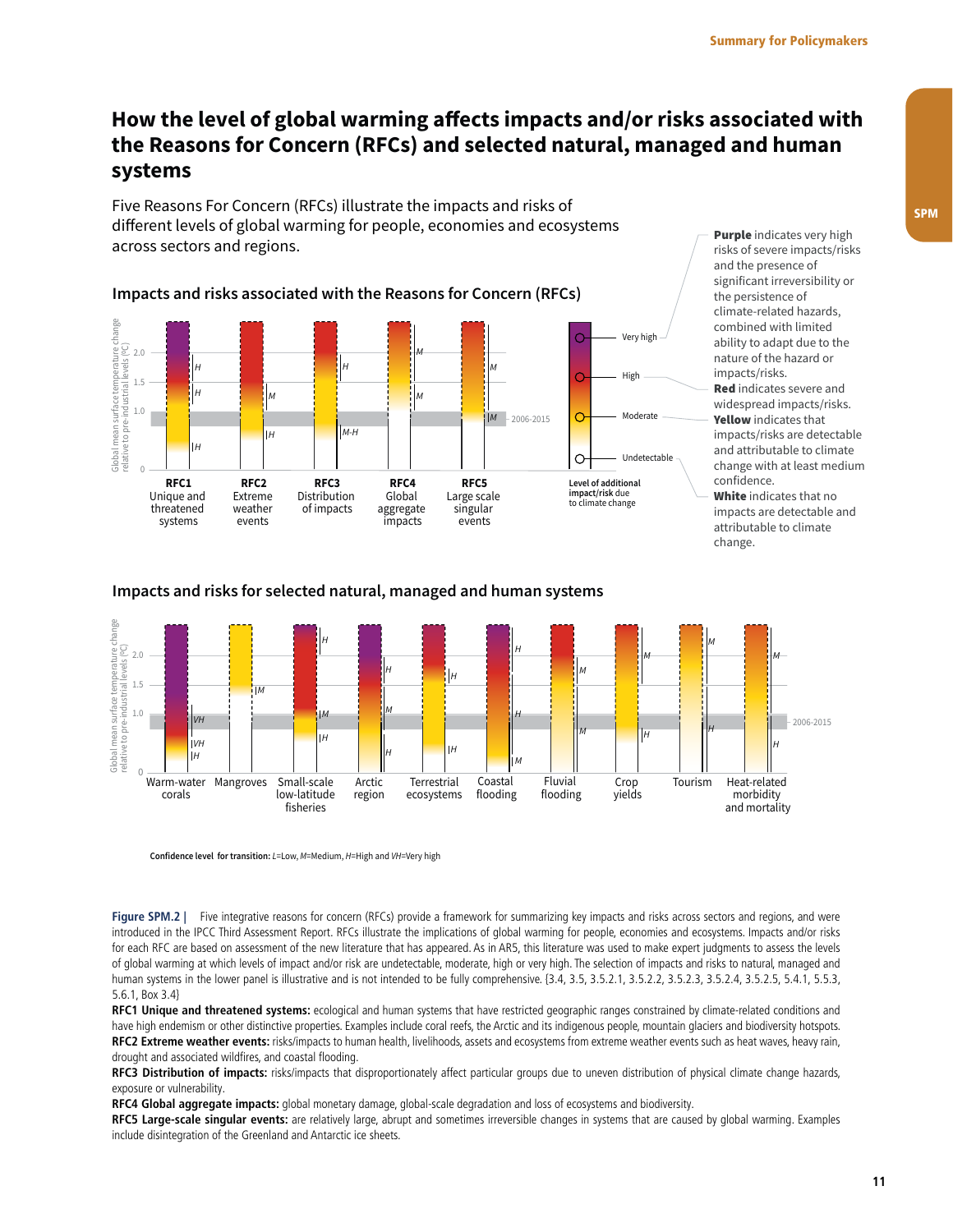### **C. Emission Pathways and System Transitions Consistent with 1.5°C Global Warming**

- C.1 In model pathways with no or limited overshoot of 1.5°C, global net anthropogenic CO<sub>2</sub> emissions **decline by about 45% from 2010 levels by 2030 (40–60% interquartile range), reaching net zero**  around 2050 (2045–2055 interquartile range). For limiting global warming to below 2°C<sup>11</sup> CO<sub>2</sub> **emissions are projected to decline by about 25% by 2030 in most pathways (10–30% interquartile**  range) and reach net zero around 2070 (2065-2080 interquartile range). Non-CO<sub>2</sub> emissions in **pathways that limit global warming to 1.5°C show deep reductions that are similar to those in pathways limiting warming to 2°C. (***high confidence***) (Figure SPM.3a) {2.1, 2.3, Table 2.4}**
- C.1.1 CO2 emissions reductions that limit global warming to 1.5°C with no or limited overshoot can involve different portfolios of mitigation measures, striking different balances between lowering energy and resource intensity, rate of decarbonization, and the reliance on carbon dioxide removal. Different portfolios face different implementation challenges and potential synergies and trade-offs with sustainable development. (high confidence) (Figure SPM.3b) {2.3.2, 2.3.4, 2.4, 2.5.3}
- C.1.2 Modelled pathways that limit global warming to  $1.5^{\circ}$ C with no or limited overshoot involve deep reductions in emissions of methane and black carbon (35% or more of both by 2050 relative to 2010). These pathways also reduce most of the cooling aerosols, which partially offsets mitigation effects for two to three decades. Non-CO<sub>2</sub> emissions<sup>12</sup> can be reduced as a result of broad mitigation measures in the energy sector. In addition, targeted non-CO<sub>2</sub> mitigation measures can reduce nitrous oxide and methane from agriculture, methane from the waste sector, some sources of black carbon, and hydrofluorocarbons. High bioenergy demand can increase emissions of nitrous oxide in some 1.5°C pathways, highlighting the importance of appropriate management approaches. Improved air quality resulting from projected reductions in many non-CO<sub>2</sub> emissions provide direct and immediate population health benefits in all 1.5°C model pathways. (high confidence) (Figure SPM.3a) {2.2.1, 2.3.3, 2.4.4, 2.5.3, 4.3.6, 5.4.2}
- $C.1.3$  Limiting global warming requires limiting the total cumulative global anthropogenic emissions of  $CO<sub>2</sub>$  since the preindustrial period, that is, staying within a total carbon budget (high confidence).<sup>13</sup> By the end of 2017, anthropogenic CO<sub>2</sub> emissions since the pre-industrial period are estimated to have reduced the total carbon budget for 1.5°C by approximately 2200  $\pm$  320 GtCO<sub>2</sub> (medium confidence). The associated remaining budget is being depleted by current emissions of  $42 \pm 3$  GtCO<sub>2</sub> per year (*high confidence*). The choice of the measure of global temperature affects the estimated remaining carbon budget. Using global mean surface air temperature, as in AR5, gives an estimate of the remaining carbon budget of 580 GtCO<sub>2</sub> for a 50% probability of limiting warming to 1.5 $\degree$ C, and 420 GtCO<sub>2</sub> for a 66% probability (*medium confidence*).<sup>14</sup> Alternatively, using GMST gives estimates of 770 and 570 GtCO<sub>2</sub>, for 50% and 66% probabilities,<sup>15</sup> respectively (*medium* confidence). Uncertainties in the size of these estimated remaining carbon budgets are substantial and depend on several factors. Uncertainties in the climate response to CO<sub>2</sub> and non-CO<sub>2</sub> emissions contribute  $\pm$ 400 GtCO<sub>2</sub> and the level of historic warming contributes  $\pm 250$  GtCO<sub>2</sub> (medium confidence). Potential additional carbon release from future permafrost thawing and methane release from wetlands would reduce budgets by up to 100 GtCO<sub>2</sub> over the course of this century and more thereafter (medium confidence). In addition, the level of non-CO<sub>2</sub> mitigation in the future could alter the remaining carbon budget by 250 GtCO<sub>2</sub> in either direction (medium confidence). {1.2.4, 2.2.2, 2.6.1, Table 2.2, Chapter 2 Supplementary Material}
- C.1.4 Solar radiation modification (SRM) measures are not included in any of the available assessed pathways. Although some SRM measures may be theoretically effective in reducing an overshoot, they face large uncertainties and knowledge gaps

<sup>11</sup> References to pathways limiting global warming to 2°C are based on a 66% probability of staying below 2°C.

<sup>12</sup> Non-CO<sub>2</sub> emissions included in this Report are all anthropogenic emissions other than CO<sub>2</sub> that result in radiative forcing. These include short-lived climate forcers, such as methane, some fluorinated gases, ozone precursors, aerosols or aerosol precursors, such as black carbon and sulphur dioxide, respectively, as well as long-lived greenhouse gases, such as nitrous oxide or some fluorinated gases. The radiative forcing associated with non-CO<sub>2</sub> emissions and changes in surface albedo is referred to as non-CO<sub>2</sub> radiative forcing. {2.2.1}

<sup>13</sup> There is a clear scientific basis for a total carbon budget consistent with limiting global warming to 1.5°C. However, neither this total carbon budget nor the fraction of this budget taken up by past emissions were assessed in this Report.

<sup>14</sup> Irrespective of the measure of global temperature used, updated understanding and further advances in methods have led to an increase in the estimated remaining carbon budget of about 300 GtCO<sub>2</sub> compared to AR5. (medium confidence) {2.2.2}

<sup>15</sup> These estimates use observed GMST to 2006–2015 and estimate future temperature changes using near surface air temperatures.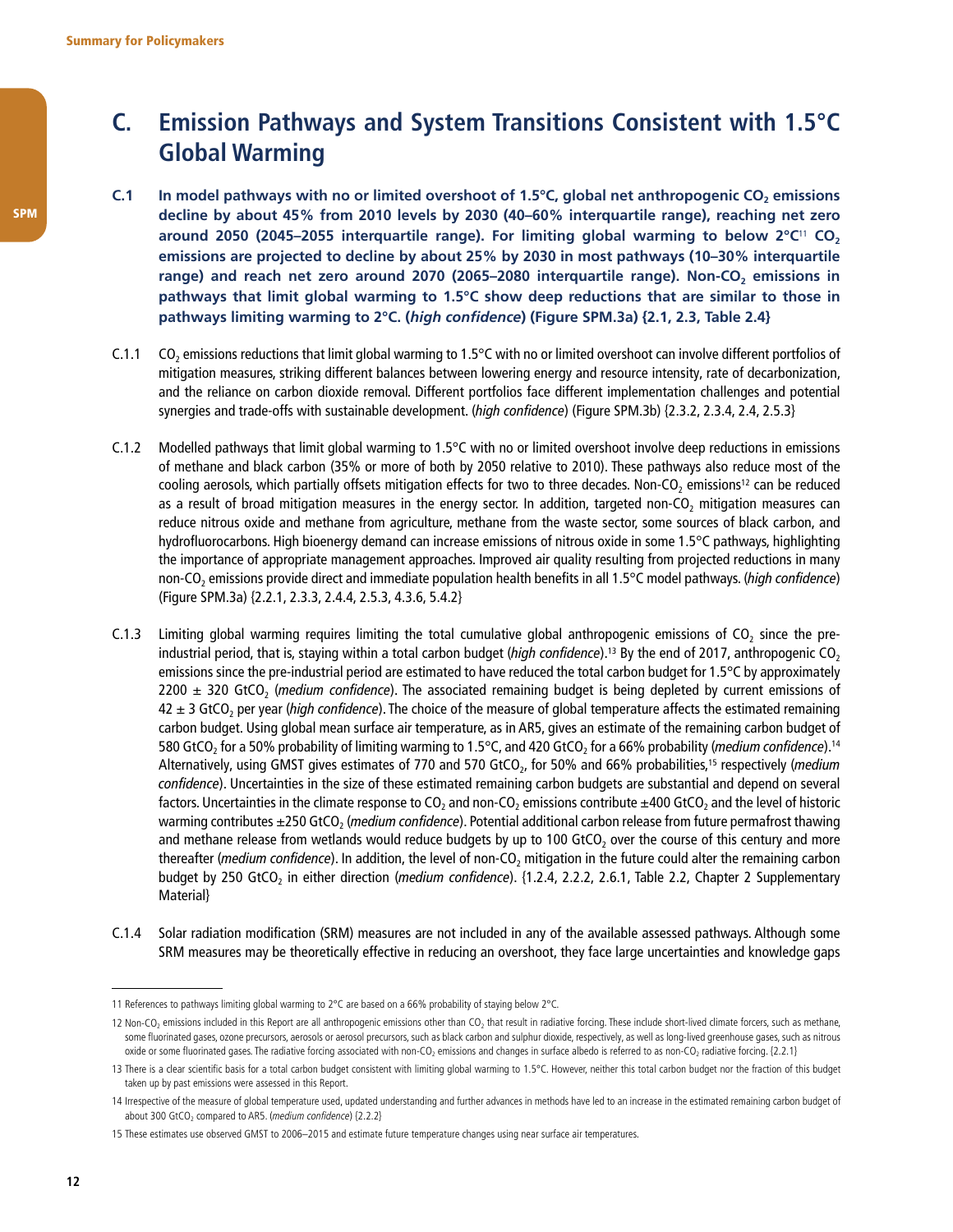as well as substantial risks and institutional and social constraints to deployment related to governance, ethics, and impacts on sustainable development. They also do not mitigate ocean acidification. (medium confidence) {4.3.8, Cross-Chapter Box 10 in Chapter 4}

#### **Global emissions pathway characteristics**

General characteristics of the evolution of anthropogenic net emissions of CO2, and total emissions of methane, black carbon, and nitrous oxide in model pathways that limit global warming to 1.5°C with no or limited overshoot. Net emissions are defined as anthropogenic emissions reduced by anthropogenic removals. Reductions in net emissions can be achieved through different portfolios of mitigation measures illustrated in Figure SPM.3b.

## 50 Billion tonnes of CO<sub>2</sub>/yr

**Global total net CO2 emissions**

-20

-10

10

20

30

40

**Non-CO2 emissions relative to 2010**

Emissions of non-CO2 forcers are also reduced or limited in pathways limiting global warming to 1.5°C with **no or limited overshoot**, but they do not reach zero globally.



Figure SPM.3a | Global emissions pathway characteristics. The main panel shows global net anthropogenic CO<sub>2</sub> emissions in pathways limiting global warming to 1.5°C with no or limited (less than 0.1°C) overshoot and pathways with higher overshoot. The shaded area shows the full range for pathways analysed in this Report. The panels on the right show non-CO<sub>2</sub> emissions ranges for three compounds with large historical forcing and a substantial portion of emissions coming from sources distinct from those central to CO<sub>2</sub> mitigation. Shaded areas in these panels show the 5–95% (light shading) and interquartile (dark shading) ranges of pathways limiting global warming to 1.5°C with no or limited overshoot. Box and whiskers at the bottom of the figure show the timing of pathways reaching global net zero CO<sub>2</sub> emission levels, and a comparison with pathways limiting global warming to 2°C with at least 66% probability. Four illustrative model pathways are highlighted in the main panel and are labelled P1, P2, P3 and P4, corresponding to the LED, S1, S2, and S5 pathways assessed in Chapter 2. Descriptions and characteristics of these pathways are available in Figure SPM.3b. {2.1, 2.2, 2.3, Figure 2.5, Figure 2.10, Figure 2.11}

SPM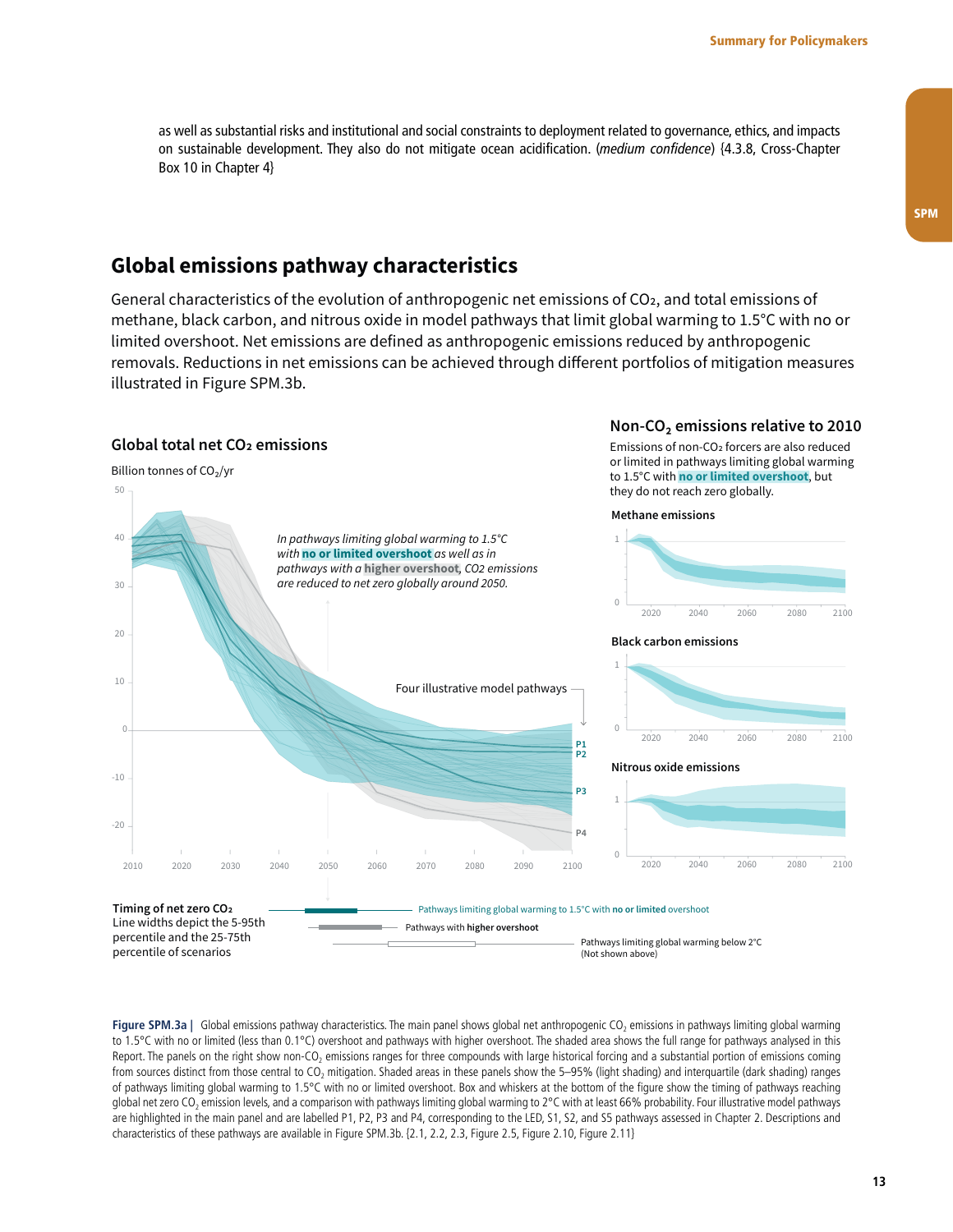#### **Characteristics of four illustrative model pathways**

Different mitigation strategies can achieve the net emissions reductions that would be required to follow a pathway that limits global warming to 1.5°C with no or limited overshoot. All pathways use Carbon Dioxide Removal (CDR), but the amount varies across pathways, as do the relative contributions of Bioenergy with Carbon Capture and Storage (BECCS) and removals in the Agriculture, Forestry and Other Land Use (AFOLU) sector. This has implications for emissions and several other pathway characteristics.

#### P1: A scenario in which social. business and technological innovations result in lower energy demand up to 2050 while living standards rise, especially in the global South. A downsized energy system enables rapid decarbonization of energy supply. Afforestation is the only CDR option considered; neither fossil fuels with CCS nor BECCS are used. P2: A scenario with a broad focus on sustainability including energy intensity, human development, economic convergence and international cooperation, as well as shifts towards sustainable and healthy consumption patterns, low-carbon technology innovation, and well-managed land systems with limited societal acceptability for BECCS. P3: A middle-of-the-road scenario in which societal as well as technological development follows historical patterns. Emissions reductions are mainly achieved by changing the way in which energy and products are produced, and to a lesser degree by reductions in demand. P4: A resource- and energy-intensive scenario in which economic growth and globalization lead to widespread adoption of greenhouse-gas-intensive lifestyles, including high demand for transportation fuels and livestock products. Emissions reductions are mainly achieved through technological means, making strong use of CDR through the deployment of BECCS. **C** Fossil fuel and industry **C** AFOLU **C** BECCS  $-20$  $\theta$ 20 40 2020 2060 2100  $-20$  $\theta$ 20 40 2020 2060 2100 -20  $\theta$ 20 40 2020 2060 2100  $-20$  $\theta$ 20 40 2020 2060 2100 No or limited overshoot -58 -93 -50 -82 -15 -32 60 77 -78 -97 -37 -87 -25 -74 59 150 -11 -16 430 833 0  $\pmb{0}$  $0.2$  $-24$ -33 5 6 Pathway classification CO2 emission change in 2030 (% rel to 2010)  $\overline{\phantom{a}}$  in 2050 (% rel to 2010) Kyoto-GHG emissions\* in 2030 (% rel to 2010)  $\ln$  in 2050 (% rel to 2010) Final energy demand\*\* in 2030 (% rel to 2010)  $\ln 2050$  (% rel to 2010) Renewable share in electricity in 2030 (%)  $\ln 2050 (%)$ Primary energy from coal in 2030 (% rel to 2010)  $\frac{1}{2}$  in 2050 (% rel to 2010) from oil in 2030 (% rel to 2010)  $\overline{\phantom{a}}$  in 2050 (% rel to 2010) from gas in 2030 (% rel to 2010)  $\ln$  in 2050 (% rel to 2010) from nuclear in 2030 (% rel to 2010)  $\ln$  in 2050 (% rel to 2010) from biomass in 2030 (% rel to 2010)  $\frac{1}{2}$  in 2050 (% rel to 2010) from non-biomass renewables in 2030 (% rel to 2010)  $\overline{\phantom{a}}$  in 2050 (% rel to 2010) Cumulative CCS until 2100 (GtCO2)  $\overline{\phantom{a}}$  of which BECCS (GtCO<sub>2</sub>) Land area of bioenergy crops in 2050 (million km2) Agricultural CH4 emissions in 2030 (% rel to 2010) in 2050 (% rel to 2010) Agricultural N2O emissions in 2030 (% rel to 2010) in 2050 (% rel to 2010) No or limited overshoot  $-47$ -95 -49 -89 -5 2 58 81 -61 -77 -13 -50 -20 -53 83 98  $\Omega$ 49 470 1327 348 151 0.9 -48 -69  $-26$ -26 No or limited overshoot  $-41$ -91 -35 -78 17 21 48 63 -75 -73 -3 -81 33  $21$ 98 501 36 121 315 878 687 414 2.8 1 -23 15  $\Omega$ Higher overshoot 4 -97 -2 -80 39 44 25 70 -59 -97 86 -32 37 -48 106 468 -1 418 110 1137 1218 1191 7.2 14  $\mathfrak{p}$ 3 39 No or limited overshoot (-58,-40) (-107,-94) (-51,-39) (-93,-81) (-12,7) (-11,22) (47,65) (69,86) (-78, -59) (-95, -74) (-34,3) (-78,-31) (-26,21) (-56,6) (44,102) (91,190) (29,80) (123,261) (245,436) (576,1299) (550,1017) (364,662) (1.5,3.2) (-30,-11) (-47,-24) (-21,3) (-26,1) P1  $^{40}$  P2  $^{40}$  P3  $^{40}$  P4 P1 P2 P3 P4 **Interquartile range** Billion tonnes CO<sub>2</sub> per year (GtCO<sub>2</sub>/yr) **Global indicators** Billion tonnes CO<sub>2</sub> per year (GtCO<sub>2</sub>/yr) Billion tonnes CO<sub>2</sub> per year (GtCO<sub>2</sub>/yr) Billion tonnes CO<sub>2</sub> per year (GtCO<sub>2</sub>/yr)

Breakdown of contributions to global net CO<sub>2</sub> emissions in four illustrative model pathways

NOTE: Indicators have been selected to show global trends identified by the Chapter 2 assessment. National and sectoral characteristics can differ substantially from the global trends shown above.

\* Kyoto-gas emissions are based on IPCC Second Assessment Report GWP-100 \*\* Changes in energy demand are associated with improvements in energy efficiency and behaviour change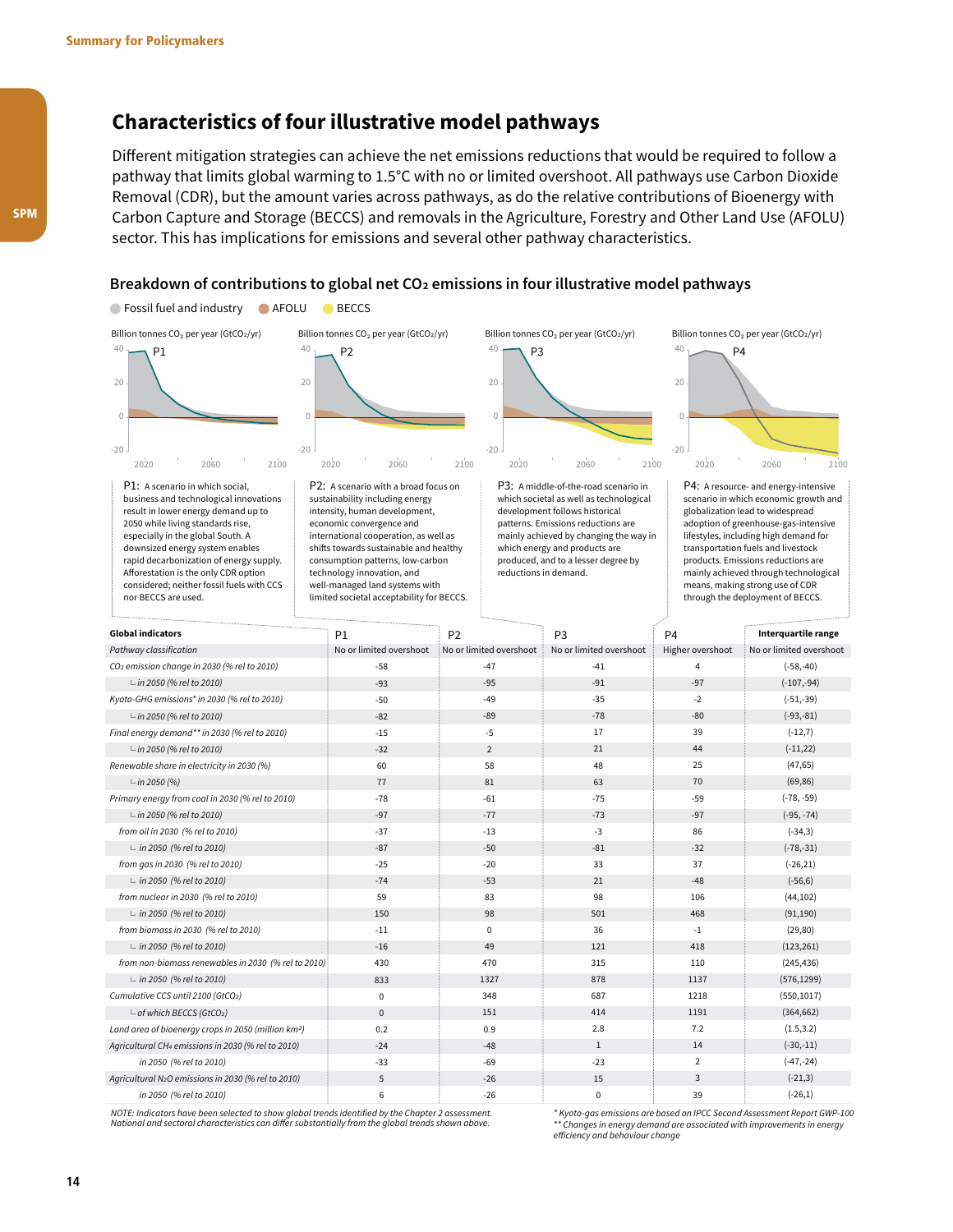Figure SPM.3b | Characteristics of four illustrative model pathways in relation to global warming of 1.5°C introduced in Figure SPM.3a. These pathways were selected to show a range of potential mitigation approaches and vary widely in their projected energy and land use, as well as their assumptions about future socio-economic developments, including economic and population growth, equity and sustainability. A breakdown of the global net anthropogenic CO<sub>2</sub> emissions into the contributions in terms of  $CO_2$  emissions from fossil fuel and industry; agriculture, forestry and other land use (AFOLU); and bioenergy with carbon capture and storage (BECCS) is shown. AFOLU estimates reported here are not necessarily comparable with countries' estimates. Further characteristics for each of these pathways are listed below each pathway. These pathways illustrate relative global differences in mitigation strategies, but do not represent central estimates, national strategies, and do not indicate requirements. For comparison, the right-most column shows the interquartile ranges across pathways with no or limited overshoot of 1.5°C. Pathways P1, P2, P3 and P4 correspond to the LED, S1, S2 and S5 pathways assessed in Chapter 2 (Figure SPM.3a). {2.2.1, 2.3.1, 2.3.2, 2.3.3, 2.3.4, 2.4.1, 2.4.2, 2.4.4, 2.5.3, Figure 2.5, Figure 2.6, Figure 2.9, Figure 2.10, Figure 2.11, Figure 2.14, Figure 2.15, Figure 2.16, Figure 2.17, Figure 2.24, Figure 2.25, Table 2.4, Table 2.6, Table 2.7, Table 2.9, Table 4.1}

- **C.2 Pathways limiting global warming to 1.5°C with no or limited overshoot would require rapid and far-reaching transitions in energy, land, urban and infrastructure (including transport and buildings), and industrial systems (***high confidence***). These systems transitions are unprecedented in terms of scale, but not necessarily in terms of speed, and imply deep emissions reductions in all sectors, a wide portfolio of mitigation options and a significant upscaling of investments in those options (***medium confidence***). {2.3, 2.4, 2.5, 4.2, 4.3, 4.4, 4.5}**
- C.2.1 Pathways that limit global warming to 1.5°C with no or limited overshoot show system changes that are more rapid and pronounced over the next two decades than in 2°C pathways (high confidence). The rates of system changes associated with limiting global warming to 1.5°C with no or limited overshoot have occurred in the past within specific sectors, technologies and spatial contexts, but there is no documented historic precedent for their scale (*medium confidence*). {2.3.3, 2.3.4, 2.4, 2.5, 4.2.1, 4.2.2, Cross-Chapter Box 11 in Chapter 4}
- C.2.2 In energy systems, modelled global pathways (considered in the literature) limiting global warming to 1.5°C with no or limited overshoot (for more details see Figure SPM.3b) generally meet energy service demand with lower energy use, including through enhanced energy efficiency, and show faster electrification of energy end use compared to 2°C (high confidence). In 1.5°C pathways with no or limited overshoot, low-emission energy sources are projected to have a higher share, compared with 2°C pathways, particularly before 2050 (high confidence). In 1.5°C pathways with no or limited overshoot, renewables are projected to supply 70–85% (interquartile range) of electricity in 2050 (high confidence). In electricity generation, shares of nuclear and fossil fuels with carbon dioxide capture and storage (CCS) are modelled to increase in most 1.5°C pathways with no or limited overshoot. In modelled 1.5°C pathways with limited or no overshoot, the use of CCS would allow the electricity generation share of gas to be approximately 8% (3–11% interquartile range) of global electricity in 2050, while the use of coal shows a steep reduction in all pathways and would be reduced to close to 0% (0–2% interquartile range) of electricity (high confidence). While acknowledging the challenges, and differences between the options and national circumstances, political, economic, social and technical feasibility of solar energy, wind energy and electricity storage technologies have substantially improved over the past few years (high confidence). These improvements signal a potential system transition in electricity generation. (Figure SPM.3b) {2.4.1, 2.4.2, Figure 2.1, Table 2.6, Table 2.7, Cross-Chapter Box 6 in Chapter 3, 4.2.1, 4.3.1, 4.3.3, 4.5.2}
- C.2.3 CO<sub>2</sub> emissions from industry in pathways limiting global warming to 1.5 $\degree$ C with no or limited overshoot are projected to be about 65–90% (interquartile range) lower in 2050 relative to 2010, as compared to 50–80% for global warming of 2°C (medium confidence). Such reductions can be achieved through combinations of new and existing technologies and practices, including electrification, hydrogen, sustainable bio-based feedstocks, product substitution, and carbon capture, utilization and storage (CCUS). These options are technically proven at various scales but their large-scale deployment may be limited by economic, financial, human capacity and institutional constraints in specific contexts, and specific characteristics of large-scale industrial installations. In industry, emissions reductions by energy and process efficiency by themselves are insufficient for limiting warming to 1.5°C with no or limited overshoot (high confidence). {2.4.3, 4.2.1, Table 4.1, Table 4.3, 4.3.3, 4.3.4, 4.5.2}
- C.2.4 The urban and infrastructure system transition consistent with limiting global warming to 1.5°C with no or limited overshoot would imply, for example, changes in land and urban planning practices, as well as deeper emissions reductions in transport and buildings compared to pathways that limit global warming below 2°C (medium confidence). Technical measures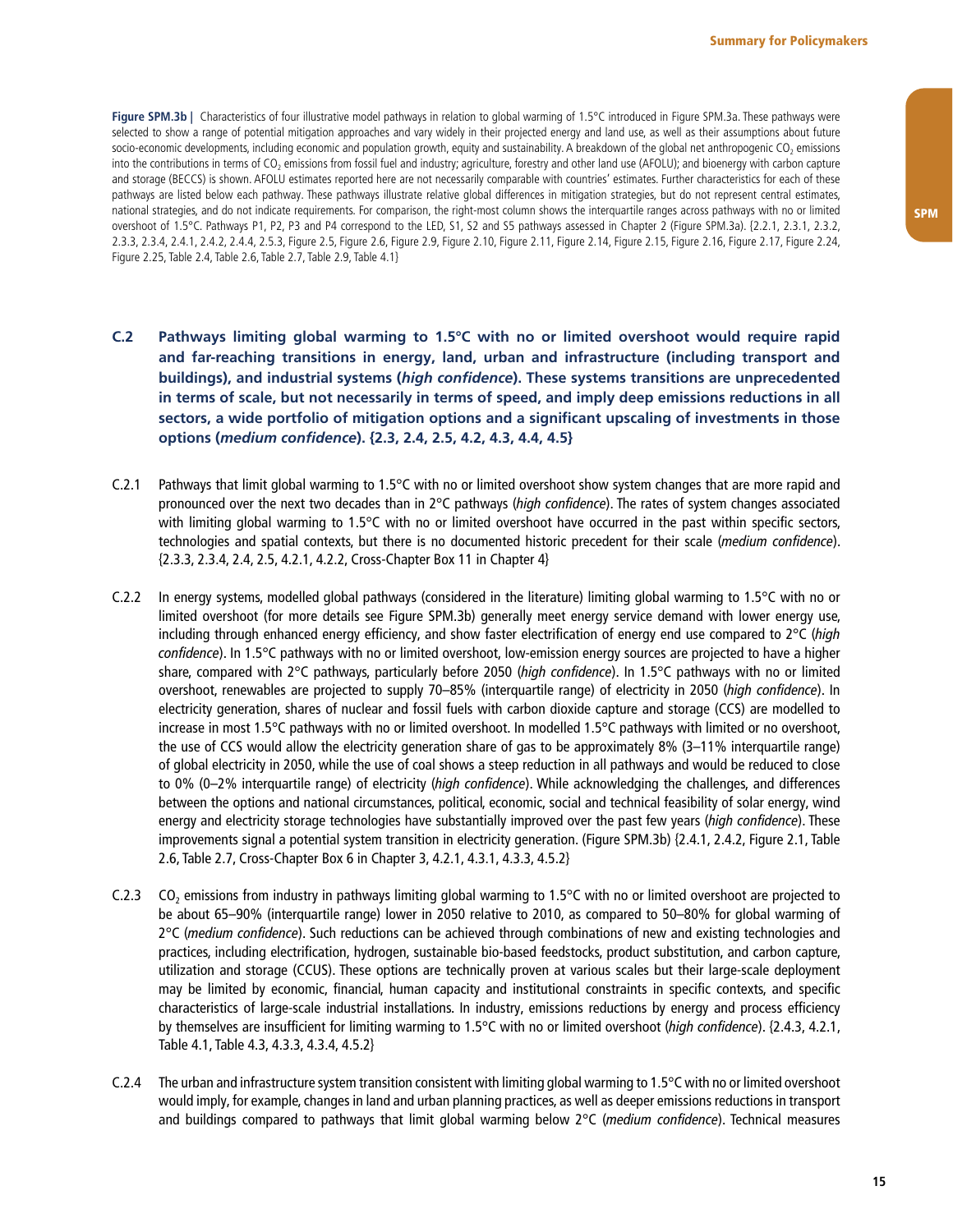and practices enabling deep emissions reductions include various energy efficiency options. In pathways limiting global warming to 1.5°C with no or limited overshoot, the electricity share of energy demand in buildings would be about 55–75% in 2050 compared to 50–70% in 2050 for  $2^{\circ}$ C global warming (*medium confidence*). In the transport sector, the share of low-emission final energy would rise from less than 5% in 2020 to about 35–65% in 2050 compared to 25–45% for 2°C of global warming (medium confidence). Economic, institutional and socio-cultural barriers may inhibit these urban and infrastructure system transitions, depending on national, regional and local circumstances, capabilities and the availability of capital (high confidence). {2.3.4, 2.4.3, 4.2.1, Table 4.1, 4.3.3, 4.5.2}

- C.2.5 Transitions in global and regional land use are found in all pathways limiting global warming to 1.5°C with no or limited overshoot, but their scale depends on the pursued mitigation portfolio. Model pathways that limit global warming to 1.5°C with no or limited overshoot project a 4 million km<sup>2</sup> reduction to a 2.5 million km<sup>2</sup> increase of non-pasture agricultural land for food and feed crops and a 0.5–11 million km<sup>2</sup> reduction of pasture land, to be converted into a 0–6 million km<sup>2</sup> increase of agricultural land for energy crops and a 2 million km<sup>2</sup> reduction to 9.5 million km<sup>2</sup> increase in forests by 2050 relative to 2010 (medium confidence).<sup>16</sup> Land-use transitions of similar magnitude can be observed in modelled 2°C pathways (medium confidence). Such large transitions pose profound challenges for sustainable management of the various demands on land for human settlements, food, livestock feed, fibre, bioenergy, carbon storage, biodiversity and other ecosystem services (high confidence). Mitigation options limiting the demand for land include sustainable intensification of land-use practices, ecosystem restoration and changes towards less resource-intensive diets (high confidence). The implementation of land-based mitigation options would require overcoming socio-economic, institutional, technological, financing and environmental barriers that differ across regions (high confidence). {2.4.4, Figure 2.24, 4.3.2, 4.3.7, 4.5.2, Cross-Chapter Box 7 in Chapter 3}
- C.2.6 Additional annual average energy-related investments for the period 2016 to 2050 in pathways limiting warming to 1.5°C compared to pathways without new climate policies beyond those in place today are estimated to be around 830 billion USD2010 (range of 150 billion to 1700 billion USD2010 across six models<sup>17</sup>). This compares to total annual average energy supply investments in 1.5°C pathways of 1460 to 3510 billion USD2010 and total annual average energy demand investments of 640 to 910 billion USD2010 for the period 2016 to 2050. Total energy-related investments increase by about 12% (range of 3% to 24%) in 1.5°C pathways relative to 2°C pathways. Annual investments in low-carbon energy technologies and energy efficiency are upscaled by roughly a factor of six (range of factor of 4 to 10) by 2050 compared to 2015 (medium confidence). {2.5.2, Box 4.8, Figure 2.27}
- C.2.7 Modelled pathways limiting global warming to 1.5°C with no or limited overshoot project a wide range of global average discounted marginal abatement costs over the 21st century. They are roughly 3-4 times higher than in pathways limiting global warming to below 2°C (high confidence). The economic literature distinguishes marginal abatement costs from total mitigation costs in the economy. The literature on total mitigation costs of 1.5°C mitigation pathways is limited and was not assessed in this Report. Knowledge gaps remain in the integrated assessment of the economy-wide costs and benefits of mitigation in line with pathways limiting warming to 1.5°C. {2.5.2; 2.6; Figure 2.26}

<sup>16</sup> The projected land-use changes presented are not deployed to their upper limits simultaneously in a single pathway.

<sup>17</sup> Including two pathways limiting warming to 1.5°C with no or limited overshoot and four pathways with higher overshoot.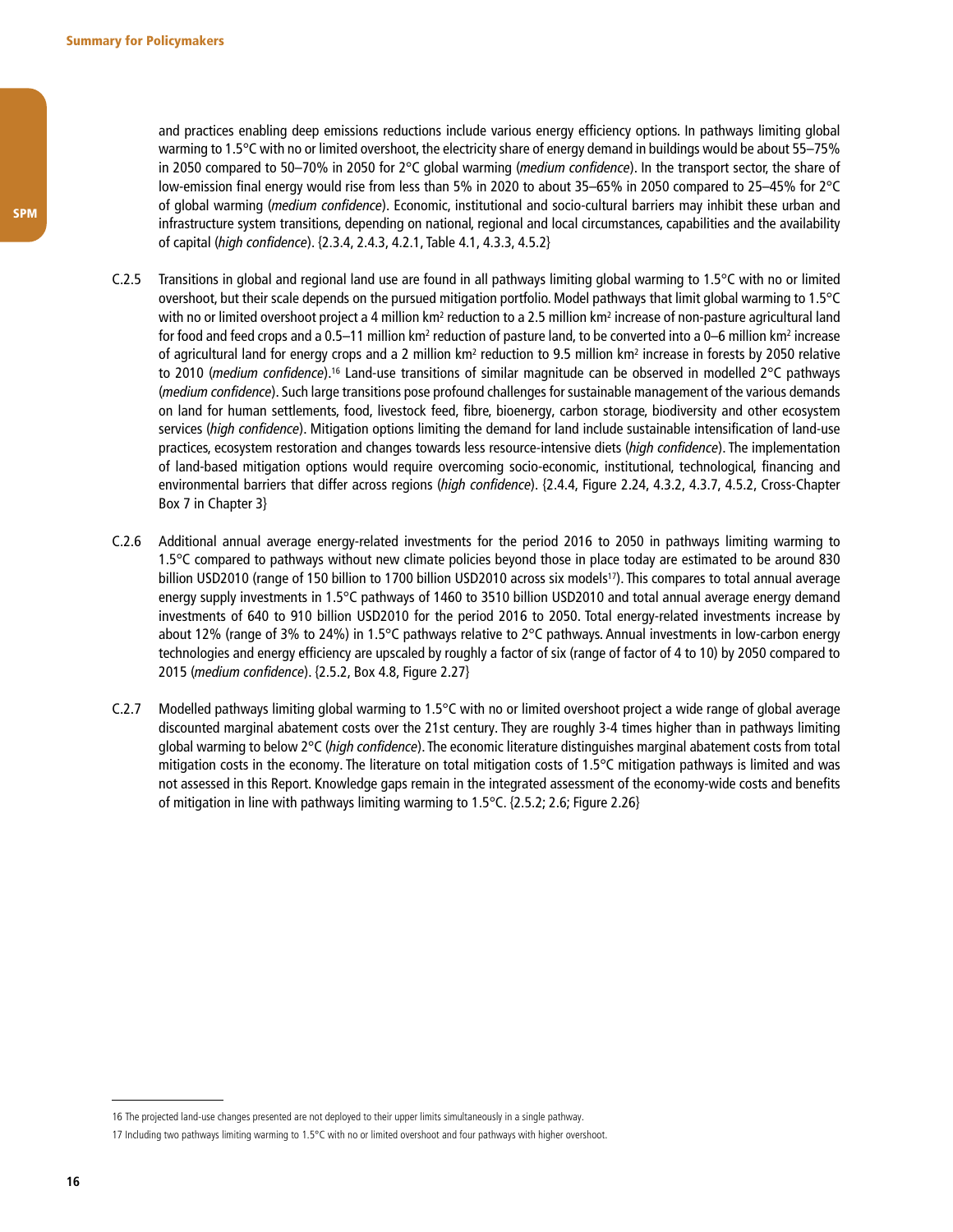- **C.3 All pathways that limit global warming to 1.5°C with limited or no overshoot project the use of**  carbon dioxide removal (CDR) on the order of 100-1000 GtCO<sub>2</sub> over the 21st century. CDR would **be used to compensate for residual emissions and, in most cases, achieve net negative emissions to return global warming to 1.5°C following a peak (***high confidence***). CDR deployment of several hundreds of GtCO2 is subject to multiple feasibility and sustainability constraints (***high confidence***). Significant near-term emissions reductions and measures to lower energy and land demand can**  limit CDR deployment to a few hundred GtCO<sub>2</sub> without reliance on bioenergy with carbon capture **and storage (BECCS) (***high confidenc***e). {2.3, 2.4, 3.6.2, 4.3, 5.4}**
- C.3.1 Existing and potential CDR measures include afforestation and reforestation, land restoration and soil carbon sequestration, BECCS, direct air carbon capture and storage (DACCS), enhanced weathering and ocean alkalinization. These differ widely in terms of maturity, potentials, costs, risks, co-benefits and trade-offs (high confidence). To date, only a few published pathways include CDR measures other than afforestation and BECCS. {2.3.4, 3.6.2, 4.3.2, 4.3.7}
- C.3.2 In pathways limiting global warming to 1.5°C with limited or no overshoot, BECCS deployment is projected to range from 0–1, 0–8, and 0–16 GtCO2 yr−1 in 2030, 2050, and 2100, respectively, while agriculture, forestry and land-use (AFOLU) related CDR measures are projected to remove 0–5, 1–11, and 1–5 GtCO<sub>2</sub> yr<sup>-1</sup> in these years (medium confidence). The upper end of these deployment ranges by mid-century exceeds the BECCS potential of up to 5 GtCO<sub>2</sub> yr<sup>-1</sup> and afforestation potential of up to 3.6 GtCO<sub>2</sub> yr<sup>−1</sup> assessed based on recent literature (medium confidence). Some pathways avoid BECCS deployment completely through demand-side measures and greater reliance on AFOLU-related CDR measures (medium confidence). The use of bioenergy can be as high or even higher when BECCS is excluded compared to when it is included due to its potential for replacing fossil fuels across sectors (high confidence). (Figure SPM.3b) {2.3.3, 2.3.4, 2.4.2, 3.6.2, 4.3.1, 4.2.3, 4.3.2, 4.3.7, 4.4.3, Table 2.4}
- C.3.3 Pathways that overshoot 1.5 $^{\circ}$ C of global warming rely on CDR exceeding residual CO<sub>2</sub> emissions later in the century to return to below 1.5°C by 2100, with larger overshoots requiring greater amounts of CDR (Figure SPM.3b) (high confidence). Limitations on the speed, scale, and societal acceptability of CDR deployment hence determine the ability to return global warming to below 1.5°C following an overshoot. Carbon cycle and climate system understanding is still limited about the effectiveness of net negative emissions to reduce temperatures after they peak (high confidence). {2.2, 2.3.4, 2.3.5, 2.6, 4.3.7, 4.5.2, Table 4.11}
- C.3.4 Most current and potential CDR measures could have significant impacts on land, energy, water or nutrients if deployed at large scale (high confidence). Afforestation and bioenergy may compete with other land uses and may have significant impacts on agricultural and food systems, biodiversity, and other ecosystem functions and services (high confidence). Effective governance is needed to limit such trade-offs and ensure permanence of carbon removal in terrestrial, geological and ocean reservoirs (high confidence). Feasibility and sustainability of CDR use could be enhanced by a portfolio of options deployed at substantial, but lesser scales, rather than a single option at very large scale (high confidence). (Figure SPM.3b) {2.3.4, 2.4.4, 2.5.3, 2.6, 3.6.2, 4.3.2, 4.3.7, 4.5.2, 5.4.1, 5.4.2; Cross-Chapter Boxes 7 and 8 in Chapter 3, Table 4.11, Table 5.3, Figure 5.3}
- C.3.5 Some AFOLU-related CDR measures such as restoration of natural ecosystems and soil carbon sequestration could provide co-benefits such as improved biodiversity, soil quality, and local food security. If deployed at large scale, they would require governance systems enabling sustainable land management to conserve and protect land carbon stocks and other ecosystem functions and services (medium confidence). (Figure SPM.4) {2.3.3, 2.3.4, 2.4.2, 2.4.4, 3.6.2, 5.4.1, Cross-Chapter Boxes 3 in Chapter 1 and 7 in Chapter 3, 4.3.2, 4.3.7, 4.4.1, 4.5.2, Table 2.4}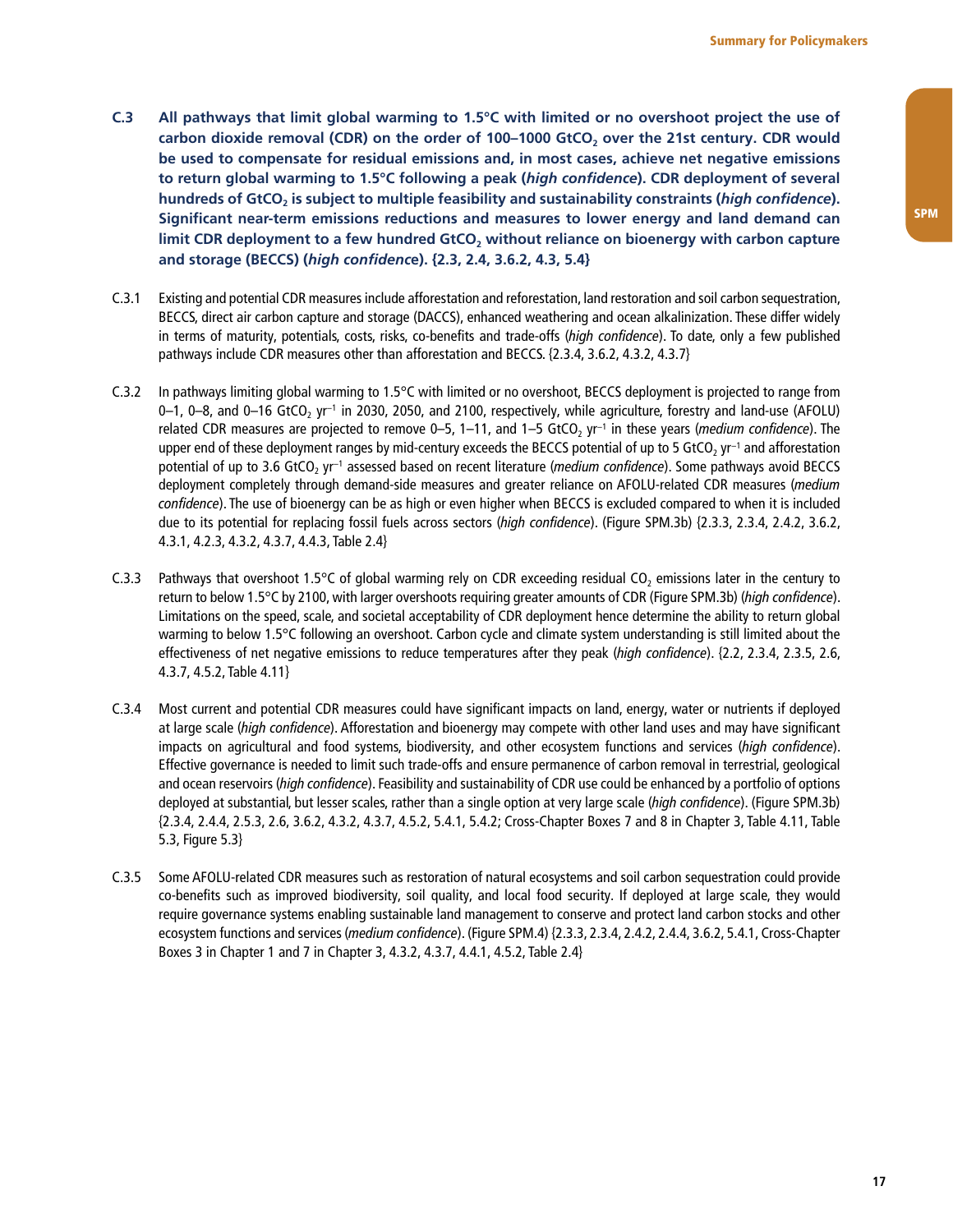### **D. Strengthening the Global Response in the Context of Sustainable Development and Efforts to Eradicate Poverty**

- **D.1 Estimates of the global emissions outcome of current nationally stated mitigation ambitions as submitted under the Paris Agreement would lead to global greenhouse gas emissions**18 **in 2030 of 52–58 GtCO2eq yr−1 (***medium confidence***). Pathways reflecting these ambitions would not limit global warming to 1.5°C, even if supplemented by very challenging increases in the scale and ambition of emissions reductions after 2030 (***high confidence***). Avoiding overshoot and reliance on future large-scale deployment of carbon dioxide removal (CDR) can only be achieved if global CO2 emissions start to decline well before 2030 (***high confidence***). {1.2, 2.3, 3.3, 3.4, 4.2, 4.4, Cross-Chapter Box 11 in Chapter 4}**
- D.1.1 Pathways that limit global warming to 1.5°C with no or limited overshoot show clear emission reductions by 2030 (high confidence). All but one show a decline in global greenhouse gas emissions to below 35 GtCO<sub>2</sub>eq yr<sup>−1</sup> in 2030, and half of available pathways fall within the 25–30 GtCO<sub>2</sub>eq yr<sup>-1</sup> range (interguartile range), a 40–50% reduction from 2010 levels (high confidence). Pathways reflecting current nationally stated mitigation ambition until 2030 are broadly consistent with cost-effective pathways that result in a global warming of about 3°C by 2100, with warming continuing afterwards (medium confidence). {2.3.3, 2.3.5, Cross-Chapter Box 11 in Chapter 4, 5.5.3.2}
- D.1.2 Overshoot trajectories result in higher impacts and associated challenges compared to pathways that limit global warming to 1.5°C with no or limited overshoot (high confidence). Reversing warming after an overshoot of 0.2°C or larger during this century would require upscaling and deployment of CDR at rates and volumes that might not be achievable given considerable implementation challenges (medium confidence). {1.3.3, 2.3.4, 2.3.5, 2.5.1, 3.3, 4.3.7, Cross-Chapter Box 8 in Chapter 3, Cross-Chapter Box 11 in Chapter 4}
- D.1.3 The lower the emissions in 2030, the lower the challenge in limiting global warming to 1.5°C after 2030 with no or limited overshoot (high confidence). The challenges from delayed actions to reduce greenhouse gas emissions include the risk of cost escalation, lock-in in carbon-emitting infrastructure, stranded assets, and reduced flexibility in future response options in the medium to long term (high confidence). These may increase uneven distributional impacts between countries at different stages of development (*medium confidence*). {2.3.5, 4.4.5, 5.4.2}
- **D.2 The avoided climate change impacts on sustainable development, eradication of poverty and reducing inequalities would be greater if global warming were limited to 1.5°C rather than 2°C, if mitigation and adaptation synergies are maximized while trade-offs are minimized (***high confidence***). {1.1, 1.4, 2.5, 3.3, 3.4, 5.2, Table 5.1}**
- D.2.1 Climate change impacts and responses are closely linked to sustainable development which balances social well-being, economic prosperity and environmental protection. The United Nations Sustainable Development Goals (SDGs), adopted in 2015, provide an established framework for assessing the links between global warming of 1.5°C or 2°C and development goals that include poverty eradication, reducing inequalities, and climate action. (high confidence) {Cross-Chapter Box 4 in Chapter 1, 1.4, 5.1}
- D.2.2 The consideration of ethics and equity can help address the uneven distribution of adverse impacts associated with 1.5°C and higher levels of global warming, as well as those from mitigation and adaptation, particularly for poor and disadvantaged populations, in all societies (high confidence). {1.1.1, 1.1.2, 1.4.3, 2.5.3, 3.4.10, 5.1, 5.2, 5.3. 5.4, Cross-Chapter Box 4 in Chapter 1, Cross-Chapter Boxes 6 and 8 in Chapter 3, and Cross-Chapter Box 12 in Chapter 5}
- D.2.3 Mitigation and adaptation consistent with limiting global warming to 1.5°C are underpinned by enabling conditions, assessed in this Report across the geophysical, environmental-ecological, technological, economic, socio-cultural and institutional

<sup>18</sup> GHG emissions have been aggregated with 100-year GWP values as introduced in the IPCC Second Assessment Report.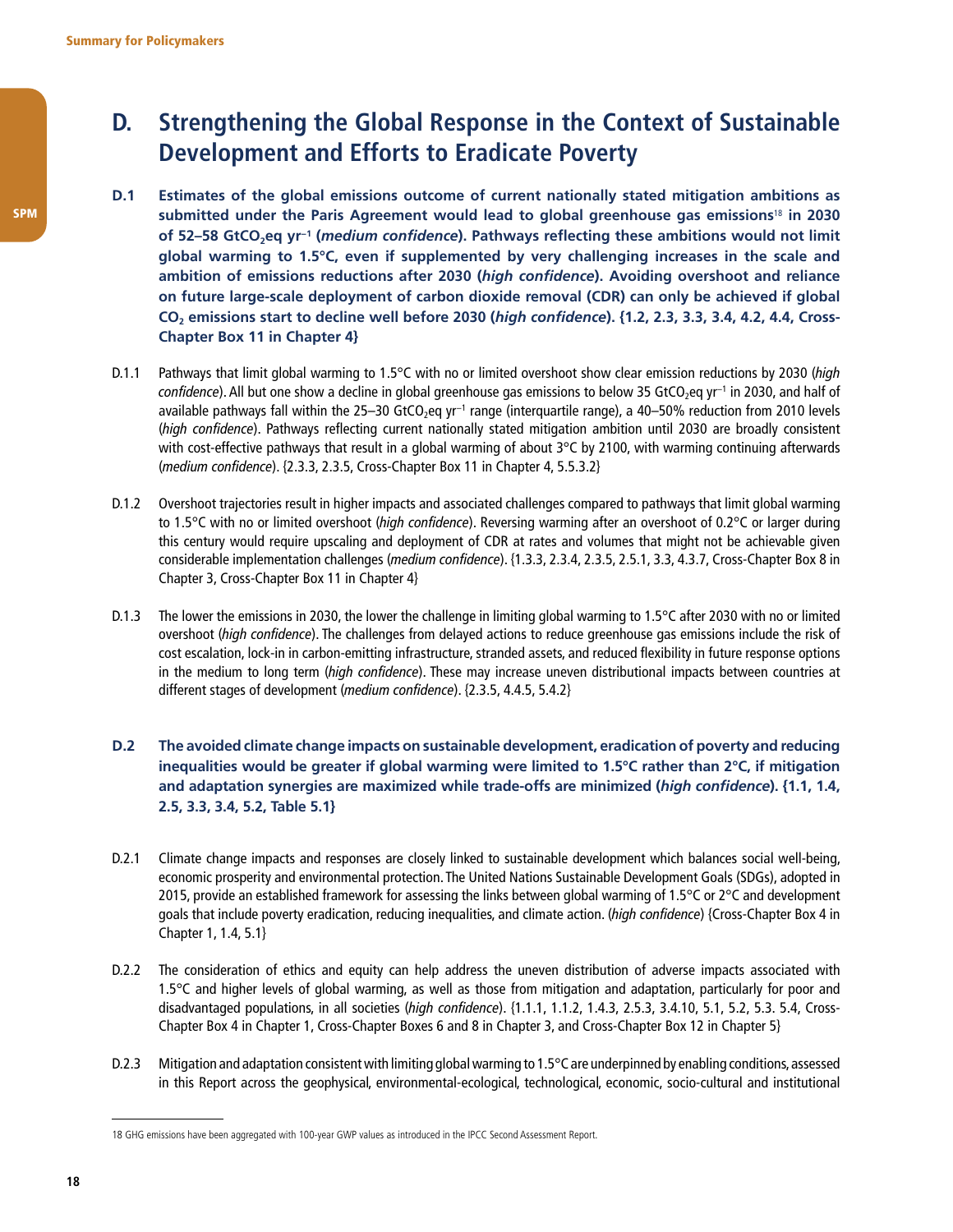dimensions of feasibility. Strengthened multilevel governance, institutional capacity, policy instruments, technological innovation and transfer and mobilization of finance, and changes in human behaviour and lifestyles are enabling conditions that enhance the feasibility of mitigation and adaptation options for 1.5°C-consistent systems transitions. (high confidence) {1.4, Cross-Chapter Box 3 in Chapter 1, 2.5.1, 4.4, 4.5, 5.6}

#### **D.3 Adaptation options specific to national contexts, if carefully selected together with enabling conditions, will have benefits for sustainable development and poverty reduction with global warming of 1.5°C, although trade-offs are possible (***high confidence***). {1.4, 4.3, 4.5}**

- D.3.1 Adaptation options that reduce the vulnerability of human and natural systems have many synergies with sustainable development, if well managed, such as ensuring food and water security, reducing disaster risks, improving health conditions, maintaining ecosystem services and reducing poverty and inequality (high confidence). Increasing investment in physical and social infrastructure is a key enabling condition to enhance the resilience and the adaptive capacities of societies. These benefits can occur in most regions with adaptation to 1.5°C of global warming (high confidence). {1.4.3, 4.2.2, 4.3.1, 4.3.2, 4.3.3, 4.3.5, 4.4.1, 4.4.3, 4.5.3, 5.3.1, 5.3.2}
- D.3.2 Adaptation to 1.5°C global warming can also result in trade-offs or maladaptations with adverse impacts for sustainable development. For example, if poorly designed or implemented, adaptation projects in a range of sectors can increase greenhouse gas emissions and water use, increase gender and social inequality, undermine health conditions, and encroach on natural ecosystems (high confidence). These trade-offs can be reduced by adaptations that include attention to poverty and sustainable development (high confidence). {4.3.2, 4.3.3, 4.5.4, 5.3.2; Cross-Chapter Boxes 6 and 7 in Chapter 3}
- D.3.3 A mix of adaptation and mitigation options to limit global warming to 1.5°C, implemented in a participatory and integrated manner, can enable rapid, systemic transitions in urban and rural areas (high confidence). These are most effective when aligned with economic and sustainable development, and when local and regional governments and decision makers are supported by national governments (medium confidence). {4.3.2, 4.3.3, 4.4.1, 4.4.2}
- D.3.4 Adaptation options that also mitigate emissions can provide synergies and cost savings in most sectors and system transitions, such as when land management reduces emissions and disaster risk, or when low-carbon buildings are also designed for efficient cooling. Trade-offs between mitigation and adaptation, when limiting global warming to 1.5°C, such as when bioenergy crops, reforestation or afforestation encroach on land needed for agricultural adaptation, can undermine food security, livelihoods, ecosystem functions and services and other aspects of sustainable development. (high confidence) {3.4.3, 4.3.2, 4.3.4, 4.4.1, 4.5.2, 4.5.3, 4.5.4}
- **D.4 Mitigation options consistent with 1.5°C pathways are associated with multiple synergies and tradeoffs across the Sustainable Development Goals (SDGs). While the total number of possible synergies exceeds the number of trade-offs, their net effect will depend on the pace and magnitude of changes, the composition of the mitigation portfolio and the management of the transition. (***high confidence***) (Figure SPM.4) {2.5, 4.5, 5.4}**
- D.4.1 1.5°C pathways have robust synergies particularly for the SDGs 3 (health), 7 (clean energy), 11 (cities and communities), 12 (responsible consumption and production) and 14 (oceans) (very high confidence). Some 1.5°C pathways show potential trade-offs with mitigation for SDGs 1 (poverty), 2 (hunger), 6 (water) and 7 (energy access), if not managed carefully (high confidence). (Figure SPM.4) {5.4.2; Figure 5.4, Cross-Chapter Boxes 7 and 8 in Chapter 3}
- D.4.2 1.5°C pathways that include low energy demand (e.g., see P1 in Figure SPM.3a and SPM.3b), low material consumption, and low GHG-intensive food consumption have the most pronounced synergies and the lowest number of trade-offs with respect to sustainable development and the SDGs (high confidence). Such pathways would reduce dependence on CDR. In modelled pathways, sustainable development, eradicating poverty and reducing inequality can support limiting warming to 1.5°C (high confidence). (Figure SPM.3b, Figure SPM.4) {2.4.3, 2.5.1, 2.5.3, Figure 2.4, Figure 2.28, 5.4.1, 5.4.2, Figure 5.4}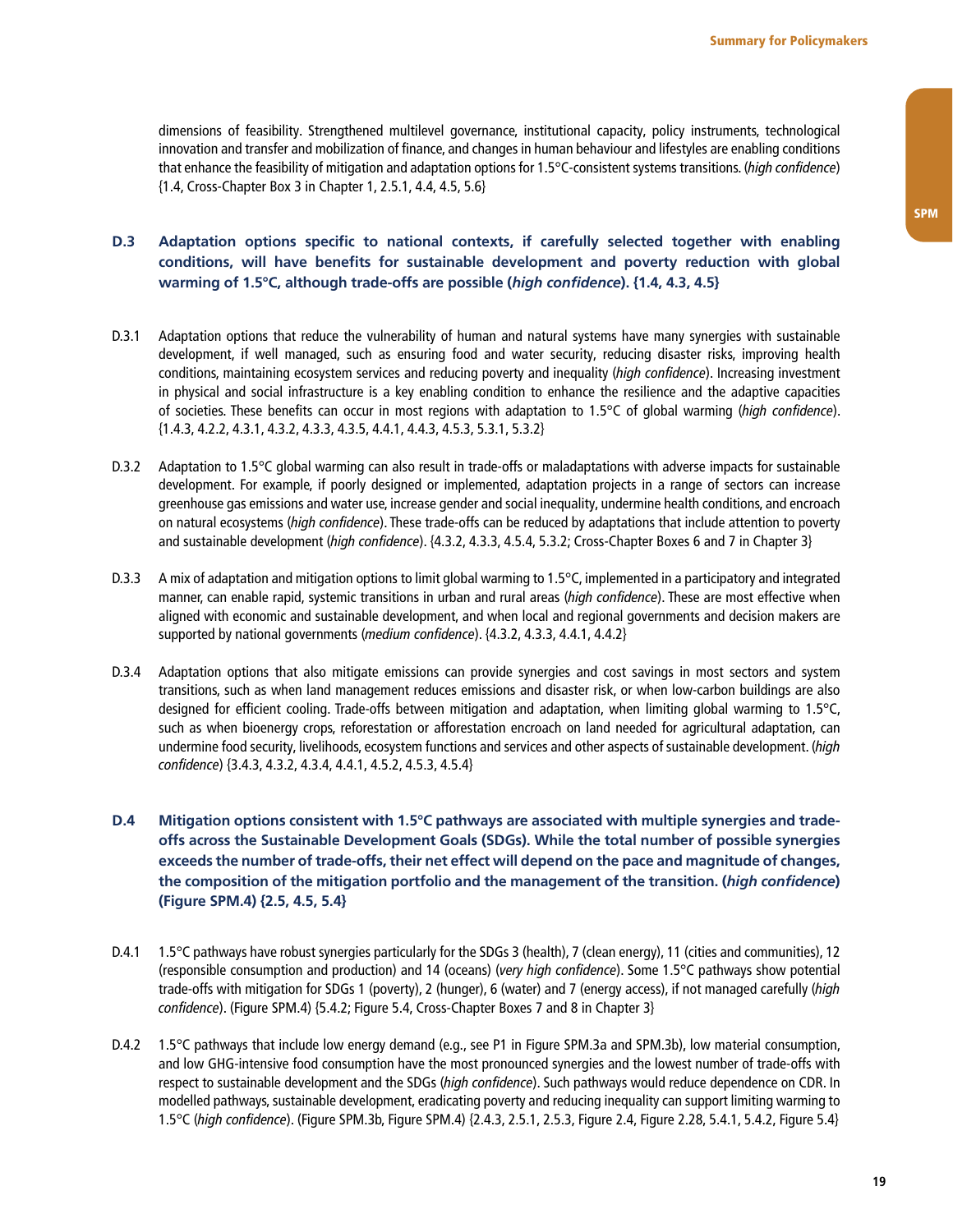#### **Indicative linkages between mitigation options and sustainable development using SDGs (The linkages do not show costs and benefits)**

Mitigation options deployed in each sector can be associated with potential positive effects (synergies) or negative effects (trade-offs) with the Sustainable Development Goals (SDGs). The degree to which this potential is realized will depend on the selected portfolio of mitigation options, mitigation policy design, and local circumstances and context. Particularly in the energy-demand sector, the potential for synergies is larger than for trade-offs. The bars group individually assessed options by level of confidence and take into account the relative strength of the assessed mitigation-SDG connections.

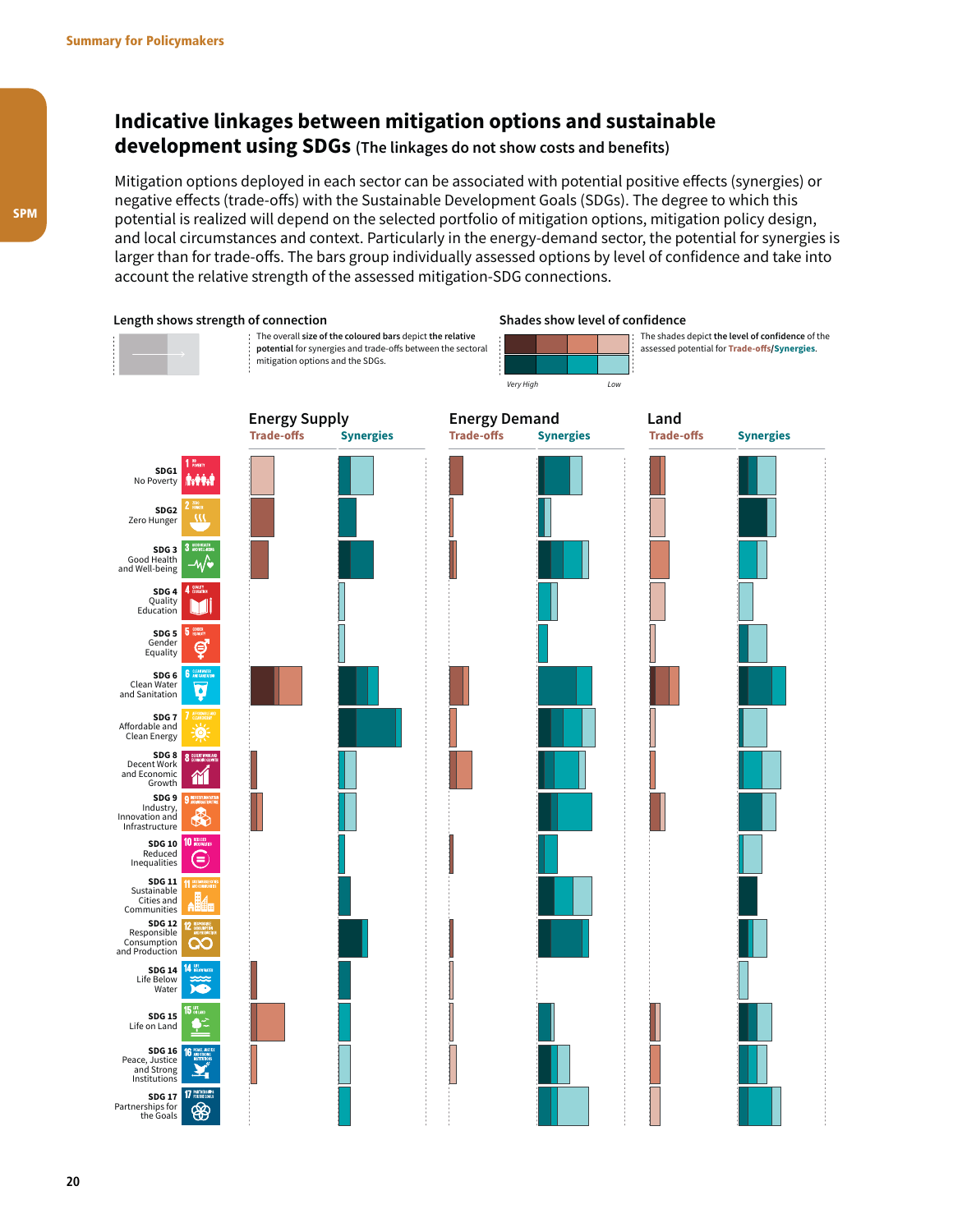Figure SPM.4 | Potential synergies and trade-offs between the sectoral portfolio of climate change mitigation options and the Sustainable Development Goals (SDGs). The SDGs serve as an analytical framework for the assessment of the different sustainable development dimensions, which extend beyond the time frame of the 2030 SDG targets. The assessment is based on literature on mitigation options that are considered relevant for 1.5°C. The assessed strength of the SDG interactions is based on the qualitative and quantitative assessment of individual mitigation options listed in Table 5.2. For each mitigation option, the strength of the SDG-connection as well as the associated confidence of the underlying literature (shades of green and red) was assessed. The strength of positive connections (synergies) and negative connections (trade-offs) across all individual options within a sector (see Table 5.2) are aggregated into sectoral potentials for the whole mitigation portfolio. The (white) areas outside the bars, which indicate no interactions, have low confidence due to the uncertainty and limited number of studies exploring indirect effects. The strength of the connection considers only the effect of mitigation and does not include benefits of avoided impacts. SDG 13 (climate action) is not listed because mitigation is being considered in terms of interactions with SDGs and not vice versa. The bars denote the strength of the connection, and do not consider the strength of the impact on the SDGs. The energy demand sector comprises behavioural responses, fuel switching and efficiency options in the transport, industry and building sector as well as carbon capture options in the industry sector. Options assessed in the energy supply sector comprise biomass and non-biomass renewables, nuclear, carbon capture and storage (CCS) with bioenergy, and CCS with fossil fuels. Options in the land sector comprise agricultural and forest options, sustainable diets and reduced food waste, soil sequestration, livestock and manure management, reduced deforestation, afforestation and reforestation, and responsible sourcing. In addition to this figure, options in the ocean sector are discussed in the underlying report. {5.4, Table 5.2, Figure 5.2}

Information about the net impacts of mitigation on sustainable development in 1.5°C pathways is available only for a limited number of SDGs and mitigation options. Only a limited number of studies have assessed the benefits of avoided climate change impacts of 1.5°C pathways for the SDGs, and the co-effects of adaptation for mitigation and the SDGs. The assessment of the indicative mitigation potentials in Figure SPM.4 is a step further from AR5 towards a more comprehensive and integrated assessment in the future.

- D.4.3 1.5°C and 2°C modelled pathways often rely on the deployment of large-scale land-related measures like afforestation and bioenergy supply, which, if poorly managed, can compete with food production and hence raise food security concerns (high confidence). The impacts of carbon dioxide removal (CDR) options on SDGs depend on the type of options and the scale of deployment (high confidence). If poorly implemented, CDR options such as BECCS and AFOLU options would lead to trade-offs. Context-relevant design and implementation requires considering people's needs, biodiversity, and other sustainable development dimensions (very high confidence). (Figure SPM.4) {5.4.1.3, Cross-Chapter Box 7 in Chapter 3}
- D.4.4 Mitigation consistent with 1.5°C pathways creates risks for sustainable development in regions with high dependency on fossil fuels for revenue and employment generation (high confidence). Policies that promote diversification of the economy and the energy sector can address the associated challenges (high confidence). {5.4.1.2, Box 5.2}
- D.4.5 Redistributive policies across sectors and populations that shield the poor and vulnerable can resolve trade-offs for a range of SDGs, particularly hunger, poverty and energy access. Investment needs for such complementary policies are only a small fraction of the overall mitigation investments in 1.5°C pathways. (high confidence) {2.4.3, 5.4.2, Figure 5.5}
- **D.5 Limiting the risks from global warming of 1.5°C in the context of sustainable development and poverty eradication implies system transitions that can be enabled by an increase of adaptation and mitigation investments, policy instruments, the acceleration of technological innovation and behaviour changes (***high confidence***). {2.3, 2.4, 2.5, 3.2, 4.2, 4.4, 4.5, 5.2, 5.5, 5.6}**
- D.5.1 Directing finance towards investment in infrastructure for mitigation and adaptation could provide additional resources. This could involve the mobilization of private funds by institutional investors, asset managers and development or investment banks, as well as the provision of public funds. Government policies that lower the risk of low-emission and adaptation investments can facilitate the mobilization of private funds and enhance the effectiveness of other public policies. Studies indicate a number of challenges, including access to finance and mobilization of funds. (high confidence) {2.5.1, 2.5.2, 4.4.5}
- D.5.2 Adaptation finance consistent with global warming of 1.5°C is difficult to quantify and compare with 2°C. Knowledge gaps include insufficient data to calculate specific climate resilience-enhancing investments from the provision of currently underinvested basic infrastructure. Estimates of the costs of adaptation might be lower at global warming of 1.5°C than for 2°C. Adaptation needs have typically been supported by public sector sources such as national and subnational government budgets, and in developing countries together with support from development assistance, multilateral development banks, and United Nations Framework Convention on Climate Change channels (medium confidence). More recently there is a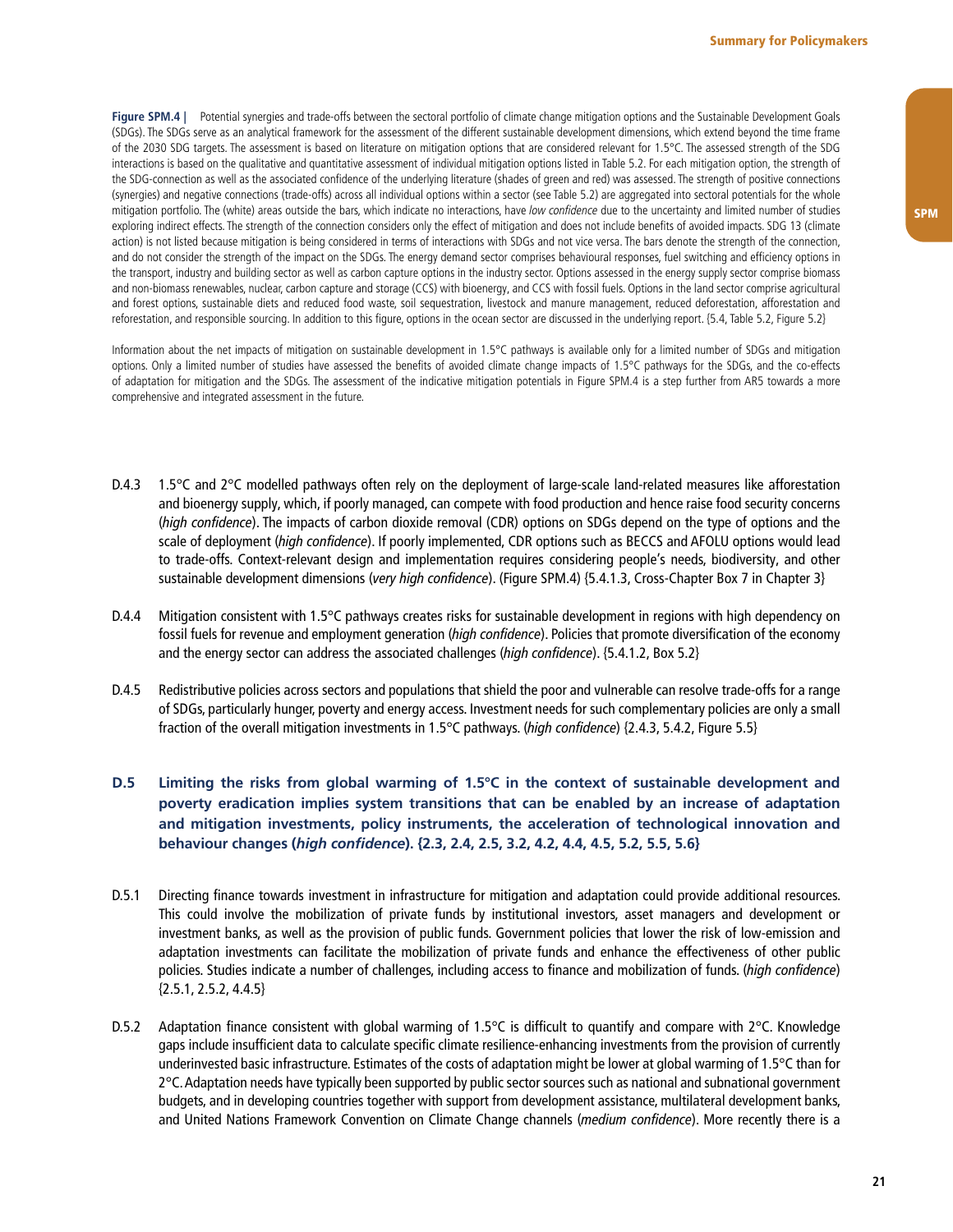growing understanding of the scale and increase in non-governmental organizations and private funding in some regions (medium confidence). Barriers include the scale of adaptation financing, limited capacity and access to adaptation finance (medium confidence). {4.4.5, 4.6}

- D.5.3 Global model pathways limiting global warming to 1.5°C are projected to involve the annual average investment needs in the energy system of around 2.4 trillion USD2010 between 2016 and 2035, representing about 2.5% of the world GDP (medium confidence). {4.4.5, Box 4.8}
- D.5.4 Policy tools can help mobilize incremental resources, including through shifting global investments and savings and through market and non-market based instruments as well as accompanying measures to secure the equity of the transition, acknowledging the challenges related with implementation, including those of energy costs, depreciation of assets and impacts on international competition, and utilizing the opportunities to maximize co-benefits (high confidence). {1.3.3, 2.3.4, 2.3.5, 2.5.1, 2.5.2, Cross-Chapter Box 8 in Chapter 3, Cross-Chapter Box 11 in Chapter 4, 4.4.5, 5.5.2}
- D.5.5 The systems transitions consistent with adapting to and limiting global warming to 1.5°C include the widespread adoption of new and possibly disruptive technologies and practices and enhanced climate-driven innovation. These imply enhanced technological innovation capabilities, including in industry and finance. Both national innovation policies and international cooperation can contribute to the development, commercialization and widespread adoption of mitigation and adaptation technologies. Innovation policies may be more effective when they combine public support for research and development with policy mixes that provide incentives for technology diffusion. (*high confidence*)  $\{4.4.4, 4.4.5\}$ .
- D.5.6 Education, information, and community approaches, including those that are informed by indigenous knowledge and local knowledge, can accelerate the wide-scale behaviour changes consistent with adapting to and limiting global warming to 1.5°C. These approaches are more effective when combined with other policies and tailored to the motivations, capabilities and resources of specific actors and contexts (high confidence). Public acceptability can enable or inhibit the implementation of policies and measures to limit global warming to 1.5°C and to adapt to the consequences. Public acceptability depends on the individual's evaluation of expected policy consequences, the perceived fairness of the distribution of these consequences, and perceived fairness of decision procedures (high confidence). {1.1, 1.5, 4.3.5, 4.4.1, 4.4.3, Box 4.3, 5.5.3, 5.6.5}
- **D.6 Sustainable development supports, and often enables, the fundamental societal and systems transitions and transformations that help limit global warming to 1.5°C. Such changes facilitate the pursuit of climate-resilient development pathways that achieve ambitious mitigation and adaptation in conjunction with poverty eradication and efforts to reduce inequalities (***high confidenc***e). {Box 1.1, 1.4.3, Figure 5.1, 5.5.3, Box 5.3}**
- D.6.1 Social justice and equity are core aspects of climate-resilient development pathways that aim to limit global warming to 1.5°C as they address challenges and inevitable trade-offs, widen opportunities, and ensure that options, visions, and values are deliberated, between and within countries and communities, without making the poor and disadvantaged worse off (high confidence). {5.5.2, 5.5.3, Box 5.3, Figure 5.1, Figure 5.6, Cross-Chapter Boxes 12 and 13 in Chapter 5}
- D.6.2 The potential for climate-resilient development pathways differs between and within regions and nations, due to different development contexts and systemic vulnerabilities (very high confidence). Efforts along such pathways to date have been limited (medium confidence) and enhanced efforts would involve strengthened and timely action from all countries and non-state actors (high confidence). {5.5.1, 5.5.3, Figure 5.1}
- D.6.3 Pathways that are consistent with sustainable development show fewer mitigation and adaptation challenges and are associated with lower mitigation costs. The large majority of modelling studies could not construct pathways characterized by lack of international cooperation, inequality and poverty that were able to limit global warming to 1.5°C. (high confidence) {2.3.1, 2.5.1, 2.5.3, 5.5.2}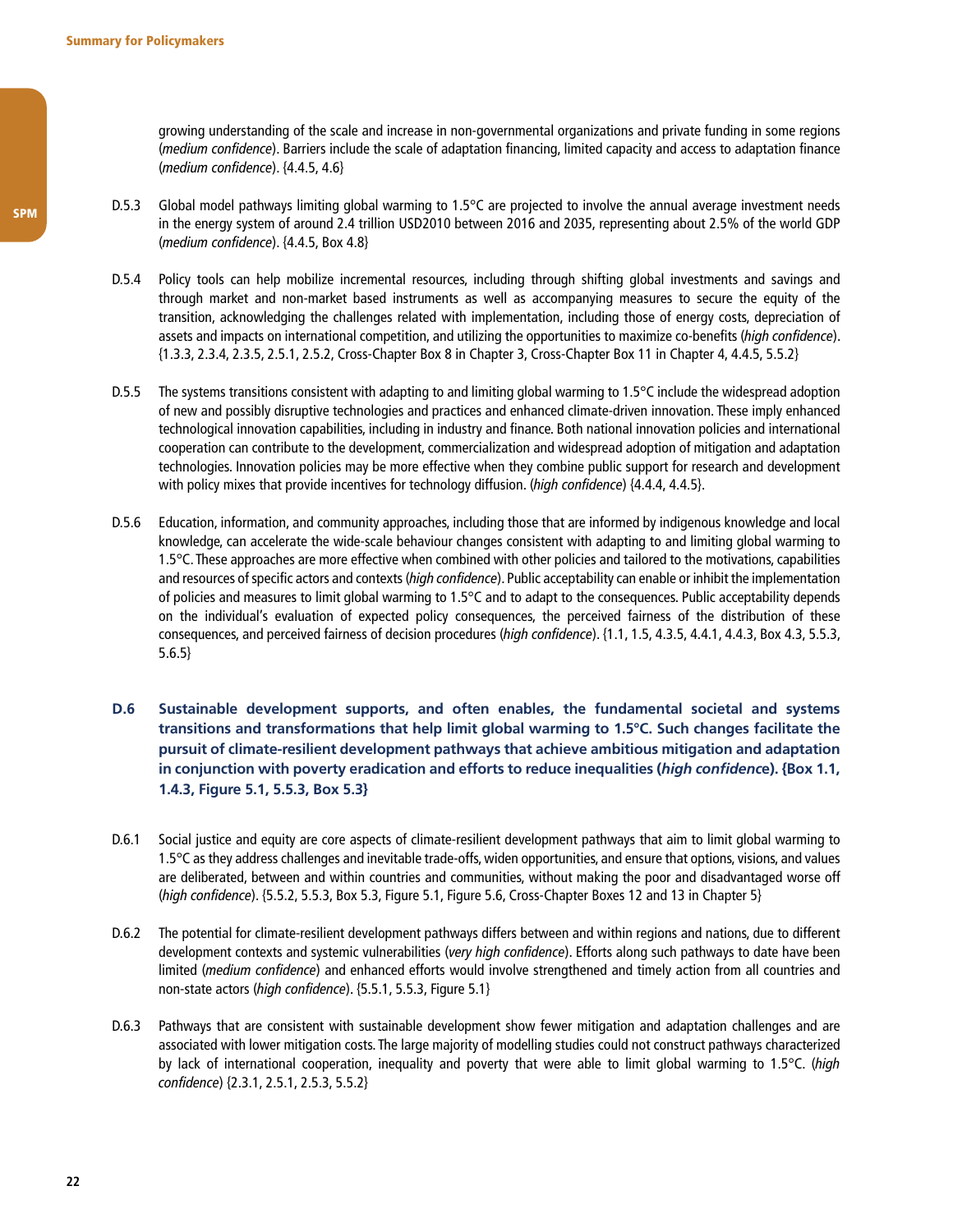- **D.7 Strengthening the capacities for climate action of national and sub-national authorities, civil society, the private sector, indigenous peoples and local communities can support the implementation of ambitious actions implied by limiting global warming to 1.5°C (***high confidence***). International cooperation can provide an enabling environment for this to be achieved in all countries and for all people, in the context of sustainable development. International cooperation is a critical enabler for developing countries and vulnerable regions (***high confidence***). {1.4, 2.3, 2.5, 4.2, 4.4, 4.5, 5.3, 5.4, 5.5, 5.6, 5, Box 4.1, Box 4.2, Box 4.7, Box 5.3, Cross-Chapter Box 9 in Chapter 4, Cross-Chapter Box 13 in Chapter 5}**
- D.7.1 Partnerships involving non-state public and private actors, institutional investors, the banking system, civil society and scientific institutions would facilitate actions and responses consistent with limiting global warming to 1.5°C (very high confidence). {1.4, 4.4.1, 4.2.2, 4.4.3, 4.4.5, 4.5.3, 5.4.1, 5.6.2, Box 5.3}.
- D.7.2 Cooperation on strengthened accountable multilevel governance that includes non-state actors such as industry, civil society and scientific institutions, coordinated sectoral and cross-sectoral policies at various governance levels, gendersensitive policies, finance including innovative financing, and cooperation on technology development and transfer can ensure participation, transparency, capacity building and learning among different players (high confidence). {2.5.1, 2.5.2, 4.2.2, 4.4.1, 4.4.2, 4.4.3, 4.4.4, 4.4.5, 4.5.3, Cross-Chapter Box 9 in Chapter 4, 5.3.1, 5.5.3, Cross-Chapter Box 13 in Chapter 5, 5.6.1, 5.6.3}
- D.7.3 International cooperation is a critical enabler for developing countries and vulnerable regions to strengthen their action for the implementation of 1.5°C-consistent climate responses, including through enhancing access to finance and technology and enhancing domestic capacities, taking into account national and local circumstances and needs (high confidence). {2.3.1, 2.5.1, 4.4.1, 4.4.2, 4.4.4, 4.4.5, 5.4.1 5.5.3, 5.6.1, Box 4.1, Box 4.2, Box 4.7}.
- D.7.4 Collective efforts at all levels, in ways that reflect different circumstances and capabilities, in the pursuit of limiting global warming to 1.5 $^{\circ}$ C, taking into account equity as well as effectiveness, can facilitate strengthening the global response to climate change, achieving sustainable development and eradicating poverty (high confidence). {1.4.2, 2.3.1, 2.5.1, 2.5.2, 2.5.3, 4.2.2, 4.4.1, 4.4.2, 4.4.3, 4.4.4, 4.4.5, 4.5.3, 5.3.1, 5.4.1, 5.5.3, 5.6.1, 5.6.2, 5.6.3}